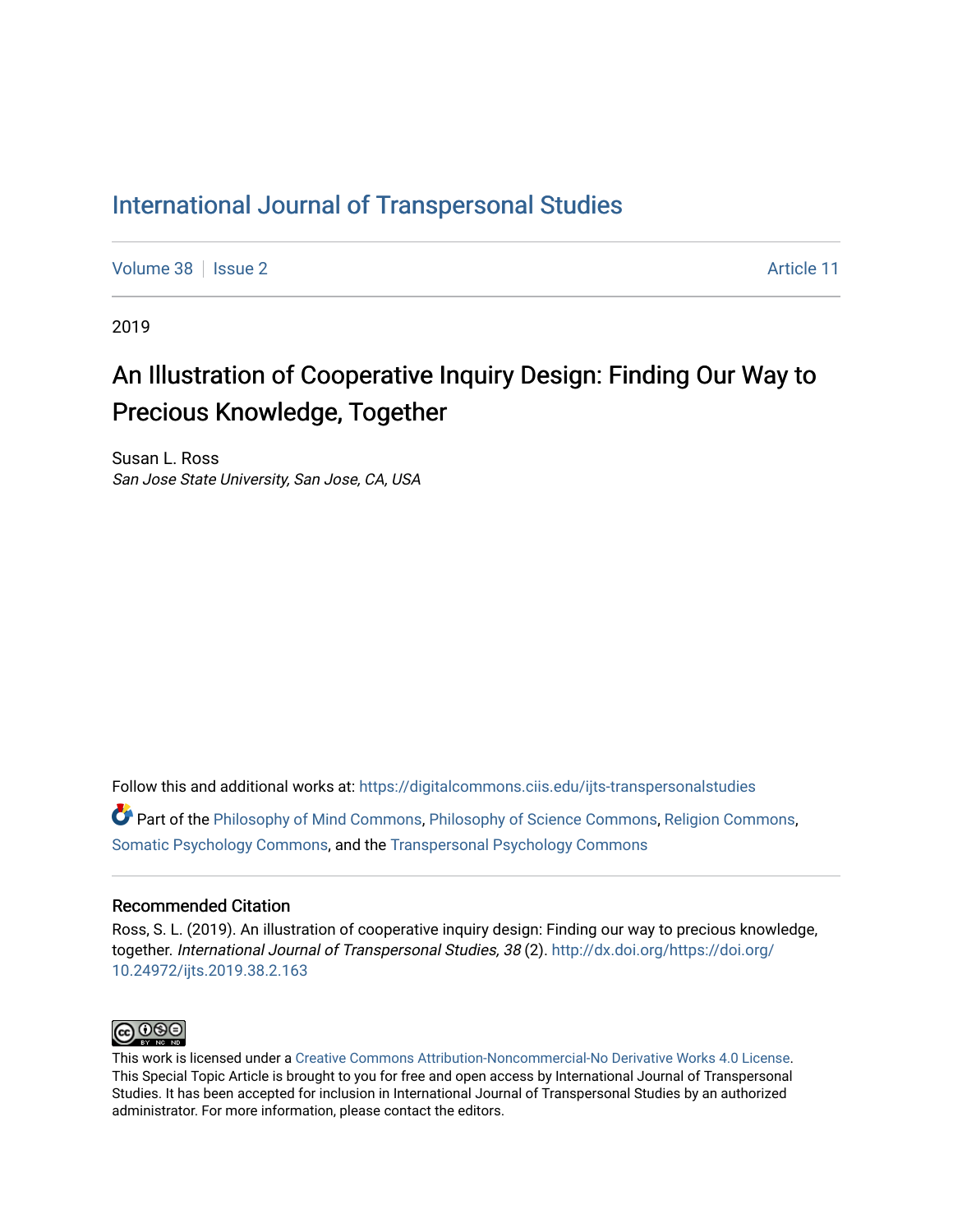# **An Illustration of Cooperative Inquiry Design: Finding Our Way to Precious Knowledge, Together**

*Susan L. Ross* San José State University San José, CA, USA

Although transpersonal psychology and practices are inherently holistic, vitally informed by an ontology of interconnectedness, and fundamentally open to practices that challenge hegemonic norms in research practices, the use of participatory methods that implement these ideals, remains scarce. The purpose of this paper is to reveal the details of the transpersonal research I co-conducted, which used Cooperative Inquiry to analyze the transpersonal phenomenon of psychospiritual transformation, for researchers and practitioners who seek an example to guide their investigations. My intent is to stimulate enthusiasm for this method by providing an overview of cooperative inquiry followed by a detailed account of the decisions and activities involved in the research design, data collection and analysis procedures, and validity measures complemented by a brief account of the results.

# **Keywords:** *cooperative inquiry, participatory action research, transformation, integration, method, transpersonal psychology*

Cross time, people have gathered together<br>in a circle of inquiry to discern knowledge<br>erudite enough to guide communities and<br>individuals. The Chichimeca lineage of ancient in a circle of inquiry to discern knowledge erudite enough to guide communities and individuals. The Chichimeca lineage of ancient Mesoamerica calls this quality of wisdom, *precious knowledge* (Magaña, 2017, p. 185) because it depicts fundamental, essential, or irreducible information the source of a phenomenon's existence, inclusive of its complexities. All cultures have precious knowledge. Elders of ancient Polynesia, for example, discerned a sacred practice called *lomilomi* that is known as a healing massage. This cultural knowledge is, however, far more than a massage; it is a way of life connected to nearly all aspects of island living (Chai, 2005). Precious knowledge is highly valued because it is ordered, grounded, quintessential, and illuminates the intricacies of a mystery or even source of life, and it may even be deemed sacred.

Disciplines also produce precious knowledge. In the context of modern psychology, Sigmund Freud's discoveries of the id, ego, and superego, Mary Ainsworth's conceptualization of attachment, William Cross' nigrescence model that founded racial/ethnic identity psychology, Mamie

and Kenneth Clark's "doll test" that helped overturn school segregation, or Ken Wilber's discernment of an integral theory of consciousness, are just a few examples of what some might deem precious knowledge.

The arduous journey a scholar must take to grasp precious knowledge requires the totality of her being: a keen commitment to understanding the depths and even the source of a phenomenon by applying mindful and disciplined focus, open heart and mind, and attuned body—reifying its conceptual value. Might there be another way? My experiences as a coresearcher using *cooperative/ collaborative inquiry* (CI) methods showed me a distinct means through which a group can generate outcomes beyond anything one researcher can conceptualize or even imagine, because of the ways in which it is achieved*,* together. Might a CI be a means through which moderns have the potential to access precious knowledge?

A CI is defined here as a collaborative method to systematically investigate a research question as a group of inquirers by engaging in cycles of action and reflection to co-construct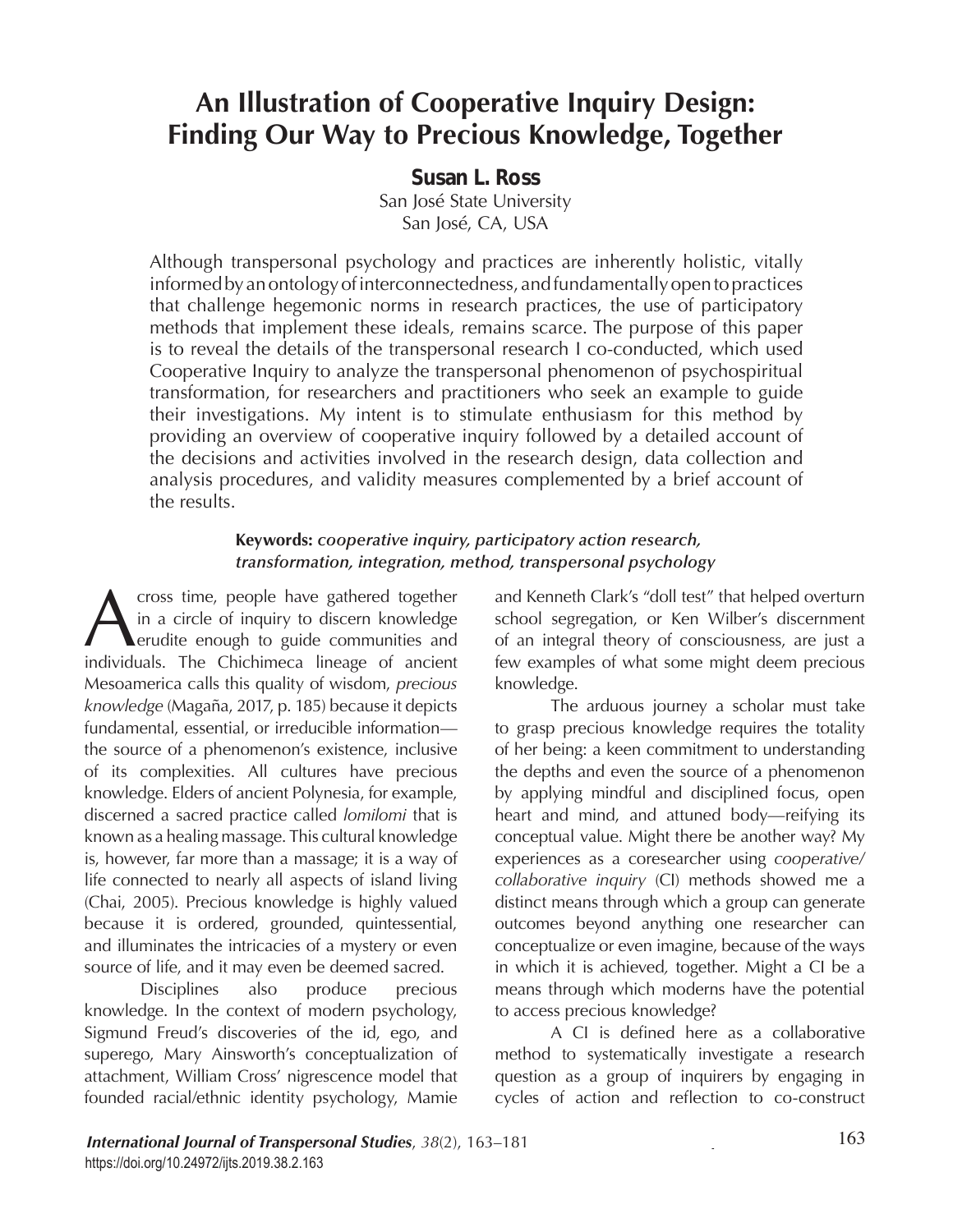knowledge based on shared lived experiences and group analysis (Bray, et al., 2000; Heron, 1981, 1996; Heron & Reason, 1986). The purpose of this paper is to assist researchers interested in employing CI by describing key considerations, decisions, and activities required to design and implement a CI study and illuminating the narrative with examples from my doctoral research. My intention is to embolden use of CI by demystifying its concepts, design, practices, and ethic.

This paper begins with a brief synopsis of participatory approaches, cooperative and collaborative inquiry, and the concept of extended epistemology. The bulk of the paper is a detailed account of CI design, data collection and ongoing data analysis, validity measures, formal data analysis using illustrations from my research, which analyzed the transpersonal phenomenon of transformation after an experience of travel. Both collaborative inquiry and my doctoral research (Ross, 2008, 2017) are heavily influenced by cooperative inquiry. For ease of discussion, I refer to my use of collaborative and cooperative inquiry as CI (Ross, 2008, 2017). While I draw on my work to support the aims of this article, I point interested readers to my previous publications for more information. (Ross, 2008, 2010, 2017, 2019a, 2019b, 2019c). For those who plan to employ CI, I also suggest readers consult founding publications that convey necessary detail (see Bray, et al., 2010; Heron, 1988, 1996; Heron & Reason, 2002; Reason & Rowan, 1981).

# **Brief Synopsis of Participatory Action Approaches and CI**

Participatory action research encompasses a spectrum of research approaches that have evolved throughout the latter half of the 20th century. The basis of this approach "rests on a belief and experience that all people . . . accumulate, organize, and use complex knowledge constantly in everyday life" (Greenwood & Levin, 1998, p. 4). Research that taps community members' knowledge promotes values of democracy and social change. Participatory action research is documented as the preferred approach when the research aims toward social, educational (Kemmis & McTaggart, 2005), political (Fals Borda, 2002; Freire, 1970), ecological (Reason,

1998; Reason & Torbert, 2001), epistemological (Shah, 2001), or transformational change (Reason & Torbert, 2001).

Cooperative inquiry is a research strategy couched within participatory action research. John Heron (1981, 1988, 1996, 2001) established that research could be done withpeople rather than aboutpeople. Peter Reason (1993, 1994a, 1994b, 1998; Reason & Rowan, 1981) contributed greatly to Heron's foundations, and Heron and Reason (1986, 1995, 1997, 2002) produced joint publications as well. This approach to inquiry involves a small group in "reciprocal relation using the full range of their sensibilities to inquire together into any aspect of the human condition" (Heron, 1996, p. 10) as *coresearchers* (Yorks & Marsick, 2000, p. 266). The group creates a context with norms of shared responsibility and employs democratic decisionmaking. Members of the group co-jointly determine the inquiry question(s) and data collection methods, and then gather and analyze the data that emerge.

Collaborative inquiry, a similar form of participatory human inquiry, was inspired by cooperative inquiry and developed in part to provide the authors with flexibility in how they chose to implement research procedures and because they found the word collaborative carries with it certain sociocultural advantages (Bray et al., 2000, p. 6). For the purposes of research, the acronym of CI draws upon both cooperative inquiry (Heron, 1981; Reason & Rowan, 1981) and collaborative inquiry (Bray et al., 2000) processes and honors the "synonymy" of approaches (Kasl & Yorks, 2010, p. 316).

Participatory approaches such as CI assume that knowledge is contextual and "relative to how it is shaped by the knower" (Heron & Reason, 1997, p. 280), which deviates from positivistic strategies that suggest an empirical reality can only be known through objective measurement and reason. CI upholds a subjective-objective ontology wherein subject and object are interdependent. Moreover, subjectivity and objectivity are preceded by an intersubjective field, a context of shared meanings that is "linguistic-cultural and [at a deeper level] experiential" (Heron & Reason, 1997, p. 280). While postmodern or critical theory approaches enlist the voices of research participants, the researcher is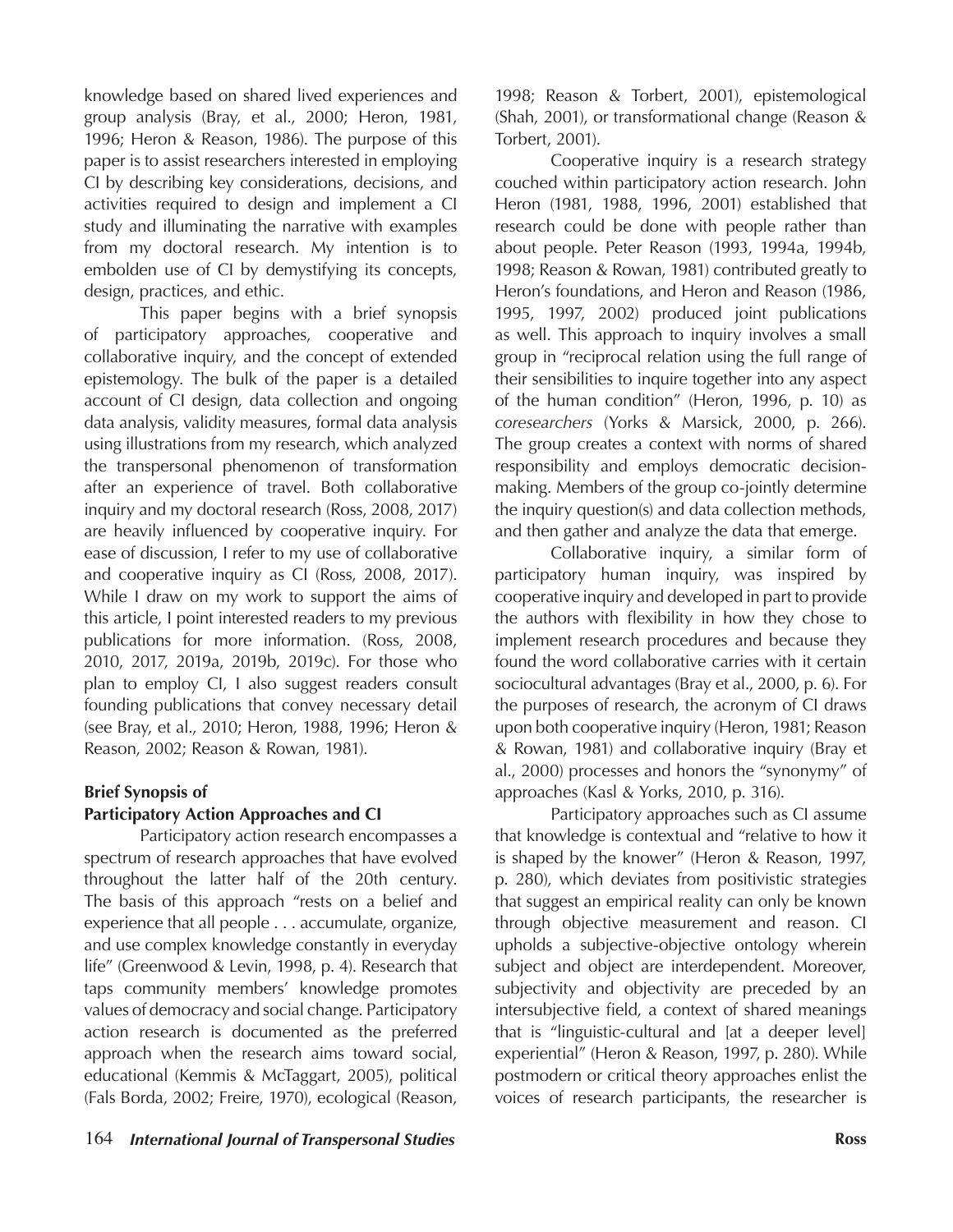still the one who analyzes, synthesizes, constructs, and reports the knowledge thereby delimiting the knowledge through the writer's lens. In contrast, CI offers a democratic group heuristic approach wherein the coresearchers control and share knowledge-production and analysis processes and data is emergent, perceived through personal and shared complex gaze, and is fully intersubjective.

# *Extended Epistemology*

Instead of generalizing, a cooperative inquiry uniquely values learning from and producing practical knowledge and action based upon conceptual knowledge. The results are limited because a CI generates data out of personal and common experiences unique to a particular group of coresearchers. Even though these limitations exist, it is important to note that scholarship can continue to be the overall aim of CI research, because ultimately, it is knowledge-in-action that affects change (Heron, 1996). This unique research endeavor is called the *primacy of the practical* (Heron, 1996) wherein the coresearchers privilege propositional outcomes as new competencies in action.

Consummating knowledge that is practical is made possible by following a fourfold extended and cumulative epistemology (Heron, 1992, 1996; Reason, 2003), which engages four modes of the psyche correlating to each epistemology (Figure 1). *Experiential knowing* occurs through direct encounters involving the senses and feelings, and is typically prearticulate by engaging the affective and imaginal modes of psyche. *Presentational knowing* emerges out of experiential knowing as the first form of expression by using the imaginal and cognitive modes, and presentational expression can take various forms such as storytelling, art, schematics, or movement. *Propositional knowing* draws upon use of cognitive analysis and synthesis such that concepts and ideas form with increasing complexity by employing the conceptual and practical modes. Lastly, *practical knowing* is the culmination and full incorporation of the knowledge into intelligence-based daily actions by implementing the practical and feeling modes.

The upward arrow in Figure 1 shows the movement that knowledge derived from lived experience can have if it is coalesced through cycles of action and reflection to become practical knowledge. The downward arrow shows how practical knowledge loops around to become further grounded as it feeds propositional, presentational, and experiential knowledge again. Consummating



**Cooperative Inquiry Design** *International Journal of Transpersonal Studies* 165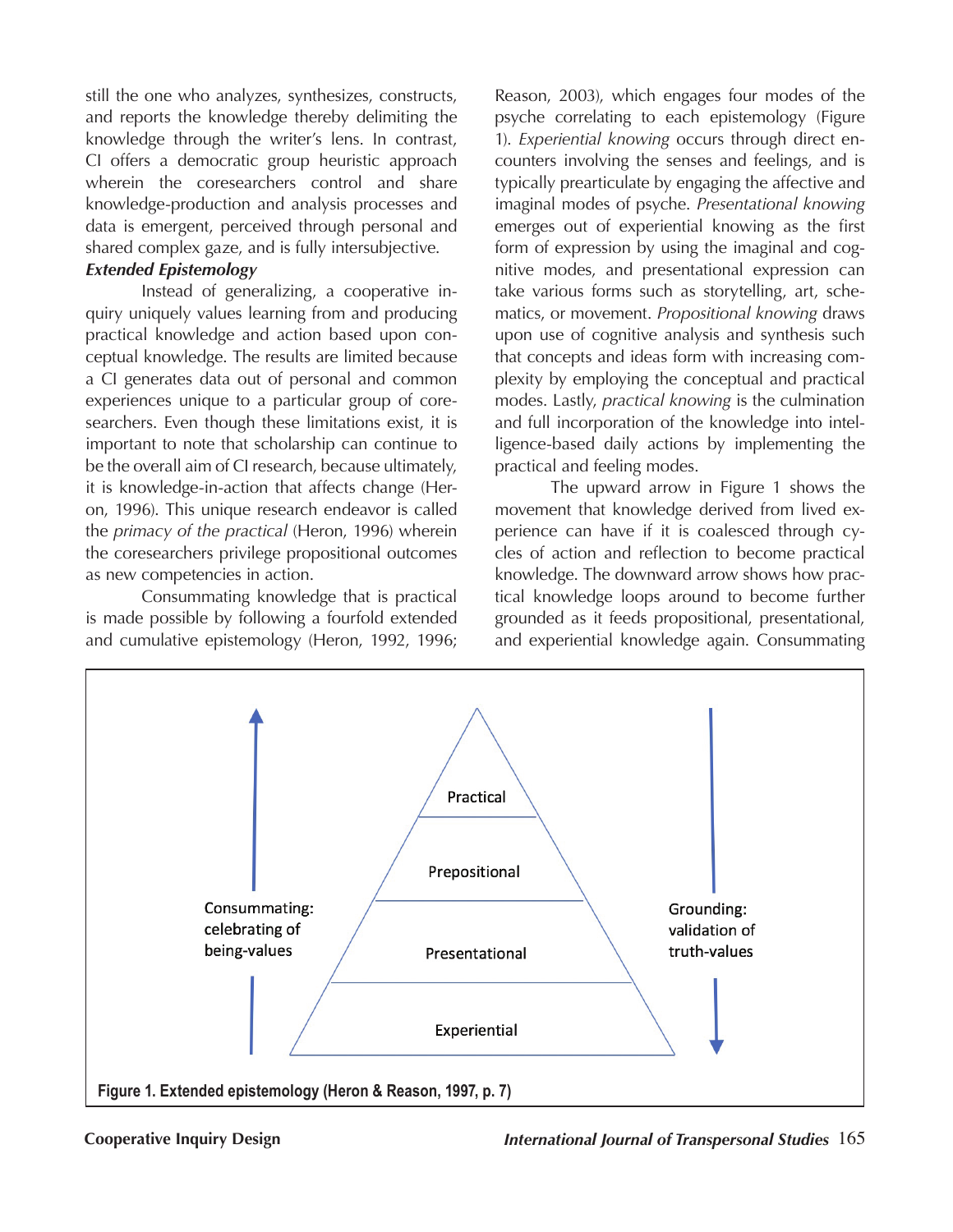and grounding knowledge creates congruence between the four espitemological aspects and is how a cooperative and collaborative inquiry can establish validity (Heron & Reason, 1997, p. 6). A CI challenges prevailing norms that privilege propositional knowledge by recognizing practical knowledge as the "final outcrop of this up-hierarchy of knowledge, from experiential to presentation to propositional… [because] practical knowledge...cannot exist in its extraordinary range…without being grounded" (Heron, 1992, p. 172) in "deeply contemplated experience" (p. 4).

Once launched, the research involves iterative cycles of data collection in the form of action—agreed upon activities to experientially explore the topic—and reflection. The action/ reflection cycles tend to contain: (a) action (i.e., exploring, doing, and attending to daily living with attention upon the inquiry); (b) reflection/analysis (i.e., group meetings that use reflexive exercises through multiple ways of knowing and ongoing data analysis); (c) revision/planning (i.e., planning for the next action phase); and (d) self-reflexivity (i.e., occurring throughout).

Action/reflection cycles conclude based upon the inquiry question and purpose, and according to the group's decision as to the number of cycles warranted to sufficiently respond to the question (Heron, 1996). After the inquiry group completes the last research cycle, the coresearchers can begin formal analysis of the data, distinct from the ongoing data analysisthat coincides with data collection, from a vantage point inclusive of the entire process. Formal data analysis involves *making sense* of data, to examine the question "What have I been through?" in a way that involves contemplation, analysis, and eventually articulation (Rowan, 1981, p. 99) and *making-meaning*, to conceptualize what the group discovered (in the form of propositional and practical knowledge).

# **Implementing CI Using Example Research**

The subject of our CI (Ross, 2008) was inspired in part, by a recognition that an experience of personal transformation does not necessarily guarantee permanent psychological change (Cushing, 1999; Paterson et al., 1999). Although Jack

Kornfield explored the concept in his book, "After the Ecstasy, the Laundry" (2001), a review of literature found no study that has empirically examined how transformative, life-changing experiences are integrated into daily life (i.e.., upon return home or to routine).

The aim of our research was to address this literature gap by investigating the lived experience of integrating a personal transformation that occurred during or as a result of international study abroad travel into daily life. Drawing upon an analysis of literature spanning more than eleven disciplines, personal transformation was defined in this research as:

A dynamic sociocultural and uniquely individual process involving experience(s) of expanding consciousness through cognitive, psychological, physiological, affective, and/or spiritual structures, rendering a shift in the form of one's thinking, doing, believing, and/or sensing due to the novelty of the intersection between the experiencer, the experience, and their location in time. (Ross, 2008, p. 29)

Following CI procedures, coresearchers convened over a period of 13 months to examine their daily lives to answer the research inquiry question, "What is our experience of integrating transformation?" (Ross, 2008, p. 4).

The results contributed to theory in transpersonal psychology (Wilber, 1980/1996), clinical psychology (Fosha, 2000; Fosha & Osiason,1996), including transformative learning (Mezirow, 1978), sojourner adjustment (Gullahorn & Gullahorn, 1959), and rites of passage (Turner, 1969; van Gennep, 1909/1960).

# *Design*

Before the coresearcher group forms and cooperative decision-making starts, the initiating researcher must make a number of preliminary methodological decisions regarding the structure and procedures of the CI (Bray et al., 2000; Heron, 1996; Heron & Reason, 2002). Once formed, the coresearcher group makes the remaining design selections collaboratively (i.e., co-determined data types and validity measures). These decisions, while helpful, need not be rigidly adhered to because a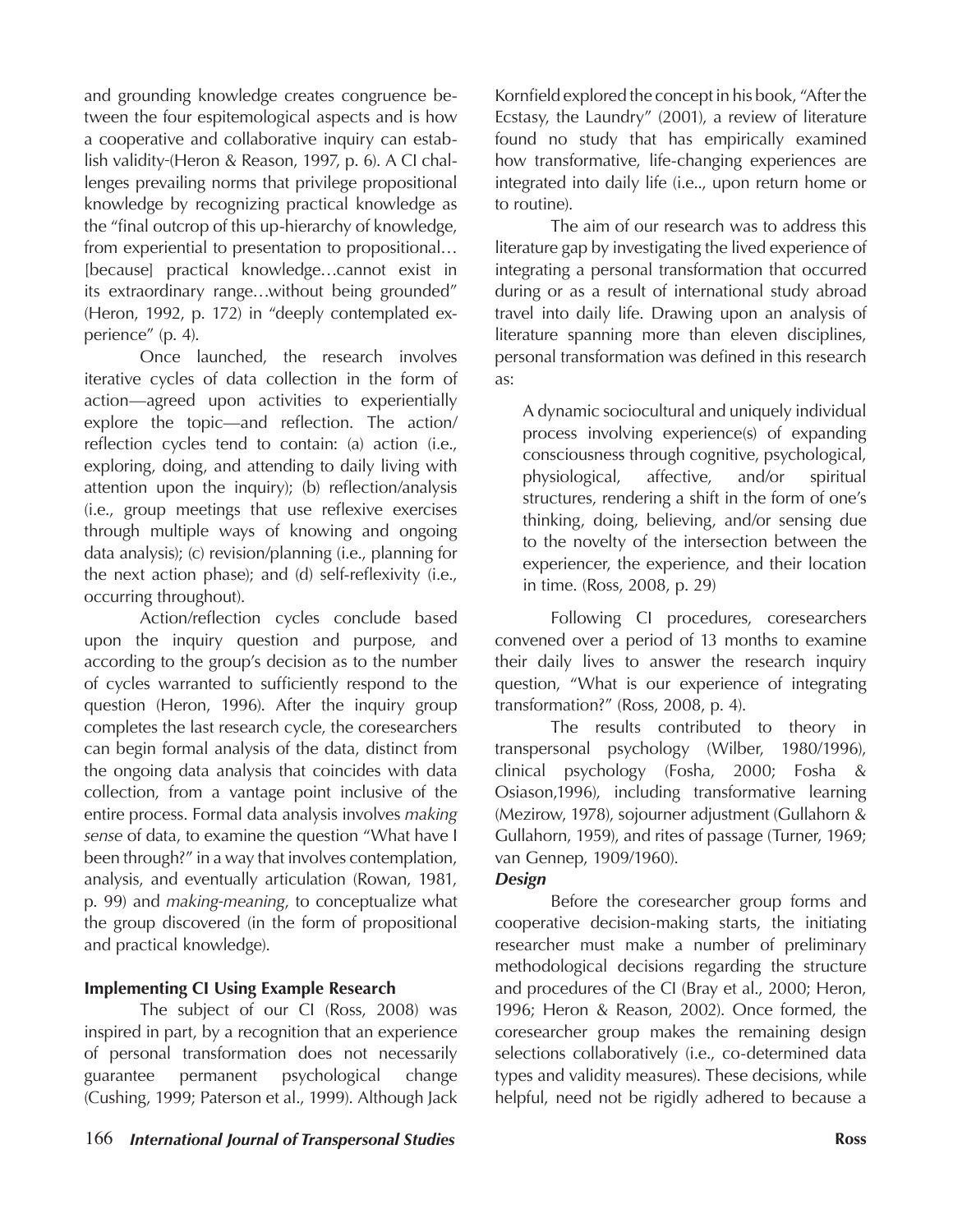priority of CI is nimble attention and adaptation to relational concerns, insights, and experiences. For a full account of design decisions in CI, see publications such as Heron (1996) and Bray et al. (2010).

**Preliminary Decisions**. The primary purpose of our research (Ross, 2008, 2017) was to be informative*,* wherein the main findings are "propositions about the nature of a domain" (Heron, 1996, p. 48). Our goal was to produce rich descriptive, explanatory (propositional), and expressive (presentational) drawings, "imaginal symbols of the significant patterns in our realities" (p. 37). Concretely, I sought to share results via my dissertation and members of the inquiry group hoped that our findings may also benefit others. Our purpose was distinct from CI types delineated by Kasl and Yorks (2010) that have a primary purpose of transforming one's core identity, personal growth, or professional development. Specifically, we studied a phenomenon larger than ourselves in the sense that transformation is mystical, occurring both within and beyond human influence; transformation happens spontaneously. As such, we relied heavily on heuristic practices.

This study was an *internally initiated inquiry*, which means that as the initiating researcher, I had a personal experience of the research topic and was a participant in the inquiry process, and thus was a full coresearcher. In addition, this study employed *full form inquiry* (Heron, 1996) wherein all people, including the initiating researcher, are involved wholly as coresearchers and cosubjects. Despite the potential problematic nature of juggling responsibilities as both the initiating researcher obligated to university requirements and as a coresearcher, I entered into the processes completely as a coresearcher.

This study was a *mixed role inquiry* (Bray et al., 2000; Heron, 1996), meaning that coresearchers had various roles and relationships to the research, including as academic instructor, undergraduate student, graduate student, significant other, and teacher's assistant. Importantly, following Kasl and Yorks (2010), I monitored closely my thoughts, beliefs, values, and feelings in order to mitigate the potential problems due to my role as a doctoral student and

the university requirements I was adhering to. My aim was to relinquish power and control to the best of my ability while acknowledging the reality that the research process and product was influenced by the university requirements and my written report about the group's knowledge.

The next two design selections involved how this study gathered information from experiences both within and external to the CI group. The study was an *outside inquiry with elements of inside inquiry*. During the reflection phase, coresearchers congregated to discuss, share, and explore experiences of self in relation to the topic and the focus in the action phase was on the daily lives of the coresearchers outside of the group, which Heron (1996) identified as an *outside inquiry*. In *inside inquiry* (Bray et al., 2000; Heron, 1996), coresearchers are "studying their individual and collective experience of group phenomena" (Heron, 1996, p. 43). The final design selection involved what Heron (1996) called an *open boundary* during the action phases, meaning that interactions with other people, events, and situations that occurred in the daily lives of coresearchers outside of the inquiry could contribute data or feedback that affected the inquiry.

Before we began the study (Ross, 2008, 2017), I needed to estimate the approximate *duration of the study* so I could inform prospective coresearchers about the time commitment. I estimated that the research would require a minimum of eight action/reflection cycles (i.e., inquiry meetings, twice per month for four months), well within the suggested five to eight minimum necessary to "give enough room for useful outcomes without being too demanding on time and motivation" (Heron, 1996, p. 95). However, once we became engaged in the study, we chose to continue beyond our original agreed timeline because we had not yet reached a clear answer to our research question, and all coresearchers wanted to continue until we did, which occurred after 13 months.

Finally, the initiating researcher determines the *criteria for inclusion* in the study. For the example study (Ross, 2008, 2017), people who considered serving as coresearchers in this study needed to self-evaluate and verbalize that they: 1. Experi-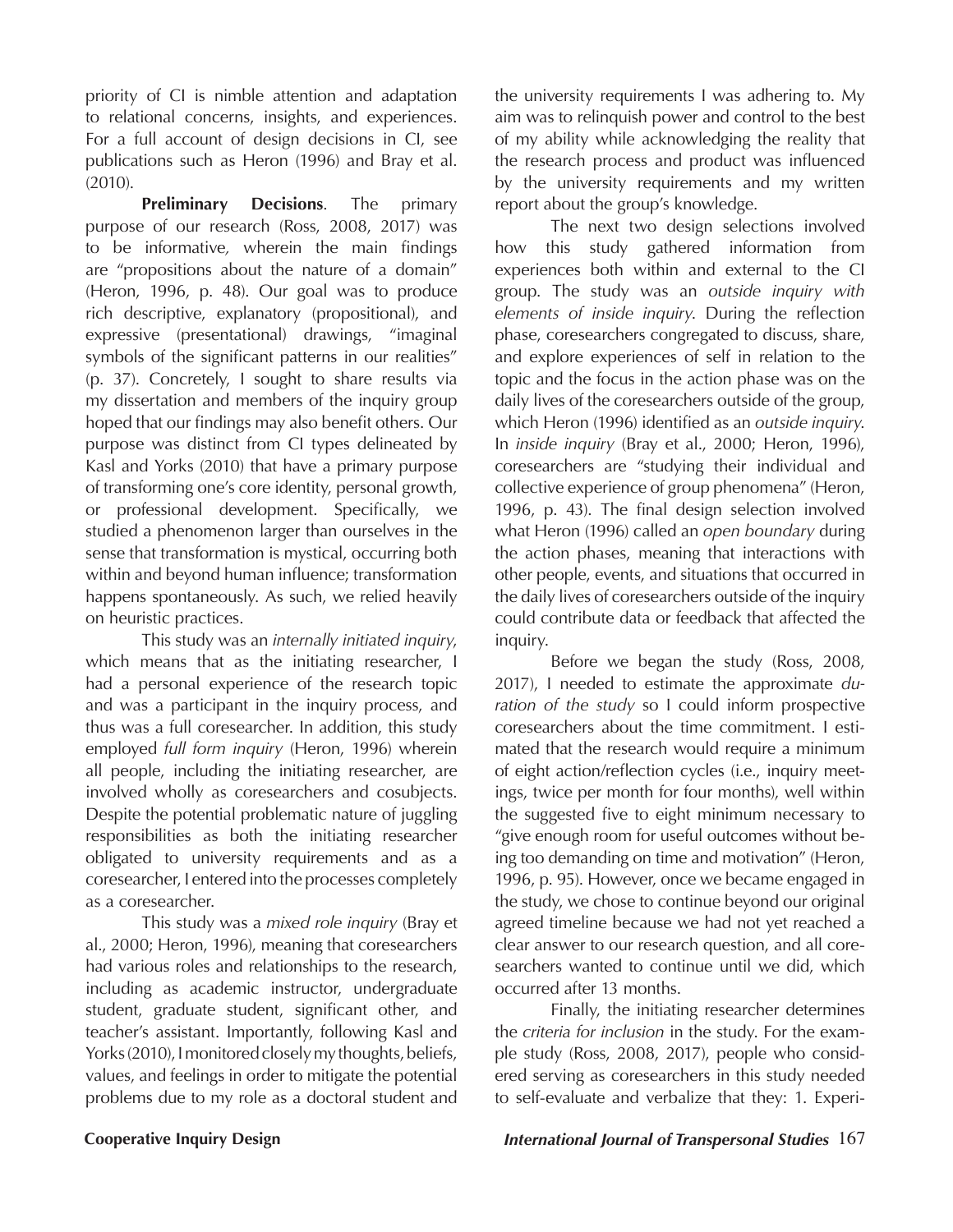enced some sort of internal change because of study abroad travel, but did not need be able to articulate the precise nature of the change; 2. Wished to explore, share, learn, inquire into, and reflect upon their daily living that occurred before, during, and upon return from the study abroad; 3. Agreed to engage in group processes while also noticing experiences of self, other, and the immediate environment during daily life; 4. Agreed to participate in discourse and group-generated reflective activities that might involve noncognitive activities and expressive art; 5. Agreed to cocreate and implement group chosen action in the context of their daily lives; and finally, 6. Agreed to verbalize and sign consent indicating that they genuinely and freely wanted to engage in the collaborative study.

**Initiating the Research***.* The research begins by soliciting and securing a *coresearcher group*  (CG). In order to inform, orient and establish the CG for our study, I invited all interested candidates to an induction meeting. The purpose of the meeting was to provide an overview of the proposed research question, method, and participation requirements. In our study, I asked candidates to contemplate the invitation and return to a follow up meeting if seriously interested. The second meeting consisted of a question and answer session, further review of the method using handouts and guide, and instructions to contemplate prior to the first research meeting, "What are my yearnings and intentions for participating in this research?" Candidates who self-selected to participate in the study were given a research journal with which to document information.

**Coresearcher Selection.** Seven individuals met all the criteria and elected to participate in the research, three of whom went to Costa Rica and four to Peru for study abroad. The group size was within the norms of a cooperative inquiry range of 5 to 15 coresearchers (J. Heron, personal conversation, February 28, 2016), small enough to allow for all voices to be heard and large enough to have diversity of experience (Fusch & Ness, 2015), and within desirable data saturation (Suen, Huang, & Lee, 2014, p. 105). Two of the seven individuals (one being myself) participated in both travel courses. The group of seven coresearchers consisted of all females, with

an age range of 23-37 (when the research began), a median age of 29 years old, and ethnicities of Mexican  $(n = 1)$  and White  $(n = 6)$ . The coresearchers lived in different cities spanning a distance of 13–75 miles from each other.

# **Data Generation and Ongoing Analysis**

A CI research process often begins with a question proposed by the initiating researcher; however, it is important that coresearchers critically evaluate, revise or recreate the question, in order to produce a question that each person feels compelled to examine. For Ross (2008, 2017), our group followed these procedures, and by the third month had chosen to keep the initiatory question as I had initially presented it, namely, "What is our experience of integrating transformation [upon return home from the study abroad experience]?" We each articulated why we chose to be coresearchers and what we hoped to gain to facilitate "informed agreement" (Heron, 1996, p. 63), conscious engagement, and group ownership of the study. Intentions shared at the onset of the inquiry ranged from intrapersonal (e.g., wanting to grow and heal), to social (e.g., yearning to engage in community or gain a certain quality of friendships), curiosity (e.g., wishing to understand transformation and integration better), and altruism (e.g., desiring to make a positive contribution to collective knowledge or wellbeing of others).

**Distinguishing Action and Reflection Given a Transpersonal Inquiry.** Our study (Ross, 2008, 2017) involved exploring deeply a phenomenon of our "intrapsychic life" and "interpersonal relations" (Heron, 1996, p. 37), as opposed to inquiring about how to do or become something. We quickly discovered that the line of distinction between action and reflection is in actuality blurred. Before collecting data, we needed to clarify, based on our context, how we would define each task.

Authors of CI, transformative learning theory, and the related method called *heuristic inquiry* all acknowledge that reflection can be a form of action (Bray et al., 2000; Mezirow, 1991; Moustakas, 1990) or the two can be intertwined as "reflection in action" (Bray et al., 2000, p. 9). For this study (Ross, 2008, 2017), the action was defined in traditional terms as a concrete activity such as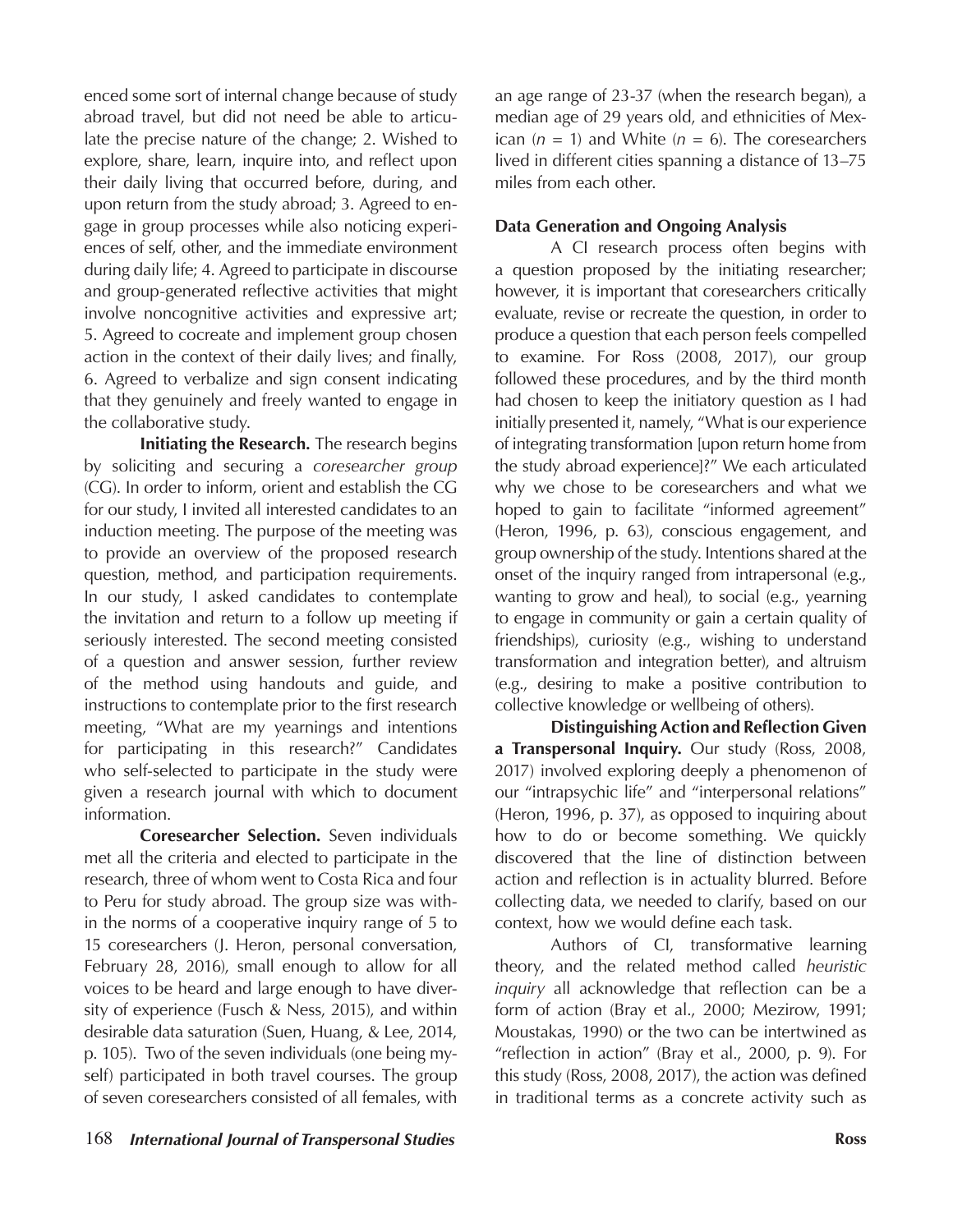initiating a conversation. In order to examine a transpersonal phenomenon, we found that action, as data collection and analysis activity, must also include an act of intentional volition where the coresearchers intend to respond to the research question by attending to internal sensations, feelings, relationships, spirit (however defined) and external experiences. A deeper action is to attend to the synchronicities between internal and external circumstances as if they directly inform the inquiry question*.* The assumption of this definition of action presumes that internal and external events are interrelated and are metaphorically, psychologically, and spiritually related to the research question.

As an activity of data collection, action is fortified when the coresearcher makes a clear and focused intention to assume that one's inner sensations, feelings, thoughts and external events, activities, and experiences are directly connected and mutually informative of the research question. In other words, the coresearcher upholds the possibility that moment-to-moment experiences, both internally and externally, have the potential to inform the research intent.

Existing literature confirms that action involves "paying heed moment by moment" (Heron, 1996, p. 17) and by having "imaginal openness" and "empathic communion" (p. 119) in relationship to the present moment and conscious use of all senses to perceive our "ever changing empathic and unrestricted perceptual transactions with the world" (p. 117). For example, under typical circumstances, the prompt "What is my experience of the feminine?" might be a request for reflection. In the context of our inquiry topic, this prompt became, in essence, an action because the source of data derives from intentional effort of attentive contemplation with all senses and gathering information external to the self and from within. The action cycle of data collection requires mindfulness to the inquiry with deliberate, committed self-reflexivity of paying "extraordinary heed" (p. 117). During this research phase in Ross (2008, 2017), activities during daily living such as a discussion with friends became action through which the coresearcher could connect to information (sourced in felt visceral experiences, feelings, premonitions, tacit knowing,

dreams, conversations, and synchronicities) in order to respond to the agreed upon action prompt.

*Reflection* in a CI is central to data collection and includes looking backwards in time to critically analyze assumptions, actions, attitudes, values (Mezirow, 1991) and reflective interpretations intended to correct cognitive distortions (Cell, 1984). In Ross (2008, 2017), our CG defined reflection as an endeavor that helps the CG to scrutinize past experiences for the purpose of making unconscious experiences conscious and causing coresearchers to learn, grow and heal and as such, constitutes a group heuristic activity.

In Ross (2008, 2017), in order to add dimensionality to the data that was collected, the group carried out at least one or more reflection types (descriptive, evaluative, and/or explanative) during each group meeting. According to Heron (1996), *descriptive reflection* occurs when we aim to decipher and filter phenomenological content when we share and listen. *Evaluative reflection* involves judging whether our or others' "subjectivity is uncritical, unfocused and unrefined" (p. 143). Lastly, *explanatory reflection* involves deliberate making meaning.

## *Data Generation Via Action and Reflection Cycles*

In total, in Ross (2008, 2017), we met as an inquiry group for 19 group meetings averaging about 3.5 hours each, a three-day retreat<sup>1</sup>, all of which transpired across a period of 13 months. As a group, we determined the content of all action cycles before the end of all meetings. Heron (1996) explained that although balancing action and reflection is fundamental "there is no general formula" except for inquirers to discuss the balance occasionally to ensure that the cycles are not overly experiential or abstract (p. 141).

The basic content of our meetings (Ross, 2008, 2017) and the reflection, actions, and analysis we endeavored, is exhibited in Table 1 as they occurred chronologically by month and year. In actuality the group meetings involved both action and reflection (Heron, 1996). For example, after a few hours of reflection, a coresearcher might suggest that we engage in an action such as walks in nature, drawing, or a meditation to access more information in order to enrich and contrast the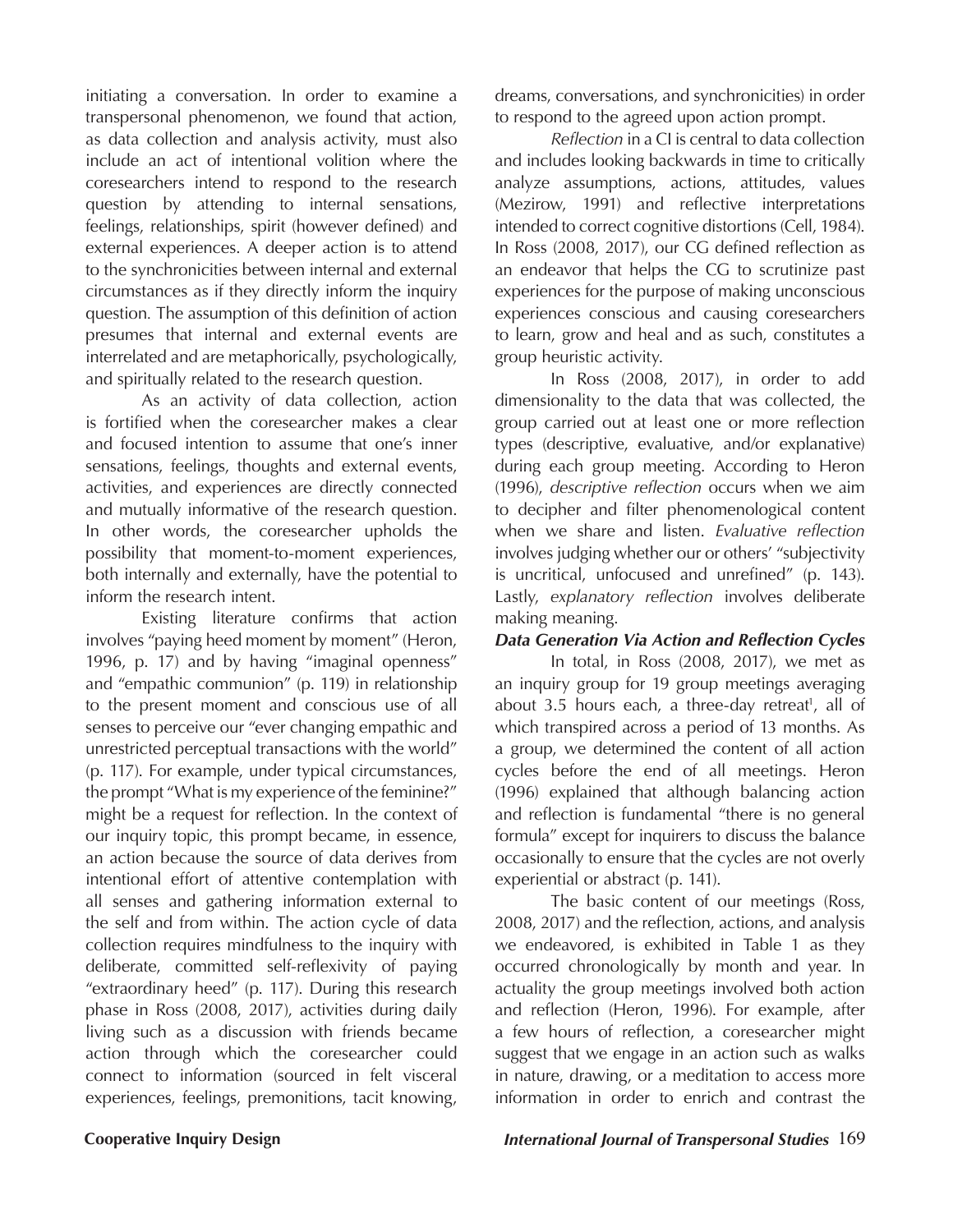| <b>Meeting / Month Year</b> |      | <b>Basic Content</b>                                                                                                                                                                                                                                                                                                                                                                                                                                                                                              |  |
|-----------------------------|------|-------------------------------------------------------------------------------------------------------------------------------------------------------------------------------------------------------------------------------------------------------------------------------------------------------------------------------------------------------------------------------------------------------------------------------------------------------------------------------------------------------------------|--|
| Month 1-4                   | 2006 | Meeting: First research meeting consisted of all participants who agreed to the conditions and<br>criteria of the research. We met twice total in this first month.                                                                                                                                                                                                                                                                                                                                               |  |
|                             |      | <b>Action:</b> Ponder and document my response to the inquiries: "How do I feel?", "What is happening<br>right now in my life and what might that mean in the context of this research question?", and "Am<br>I integrating and if so, in what ways?"                                                                                                                                                                                                                                                             |  |
|                             |      | Meetings: Continued to conduct research meetings twice per month (every other week), for an<br>average of 3.5 hours each.                                                                                                                                                                                                                                                                                                                                                                                         |  |
|                             |      | Action: Inquire within and document my response to the question: "What is the relationship<br>between integration and suppression?".                                                                                                                                                                                                                                                                                                                                                                              |  |
|                             |      | Action: Entertain and document my response to the inquiries about the masculine and feminine:<br>"What is the feminine?", "What are examples of the feminine in my life?", "What does the feminine"<br>feel like in my body?", "How does the feminine show up in my life?", "How did I experience<br>and respond to masculine and feminine people and places while abroad?", and "How do my<br>experiences of the masculine and the feminine while abroad affect me now that I am have<br>returned from travel?". |  |
| Month <sub>5</sub>          | 2006 | Meeting: Conducted 1 research meeting due to low attendance (3 people were present) during<br>the other meeting.                                                                                                                                                                                                                                                                                                                                                                                                  |  |
|                             |      | Action: Complete a chronological integration timeline of experiences, feelings, thoughts,<br>significant events, and personal themes to span pre-travel through to the present day. (This<br>activity was completed by 3 of the 7 coresearchers during these months but then as a group<br>we abandoned this action activity until we chose to initiate the activity again in month 10. See<br>months $8-11$ .)                                                                                                   |  |
| Month <sub>6</sub>          | 2006 | Meeting: Conducted 1 research meeting due to the winter holidays.                                                                                                                                                                                                                                                                                                                                                                                                                                                 |  |
|                             |      | Action: Sit and meditate every Wednesday and Sunday night for approximately 15 minutes<br>with the intention of gathering together nonlocally and to use non-ordinary ways of knowing to<br>answer our research question.                                                                                                                                                                                                                                                                                         |  |
| Month <sub>7</sub>          | 2007 | Meeting: Created and participated in a 2.5-day residential research retreat designed to deepen<br>our reflection and to begin meaning-making and making meaning.                                                                                                                                                                                                                                                                                                                                                  |  |
|                             |      | Action: Experience the action-oriented rituals, exercises, and ceremonies with the Dagara<br>initiated shaman.                                                                                                                                                                                                                                                                                                                                                                                                    |  |
|                             |      | Action: Note my feelings and responses to our experiences of the retreat.                                                                                                                                                                                                                                                                                                                                                                                                                                         |  |
| <b>Month 8-11</b>           | 2007 | Meeting: Conducted 1 research meeting per month. These meetings included meaning-making,<br>data analysis, and thematic emergence. Member checks conducted.                                                                                                                                                                                                                                                                                                                                                       |  |
|                             |      | Action: Entertain and document my response to the inquiries: "How do I feel?", "What<br>is happening right now in my life and what might that mean in the context of this research<br>question?", and "Am I integrating and if so, in what ways?".                                                                                                                                                                                                                                                                |  |
|                             |      | Action: Complete the previously abandoned activity of a chronological integration timeline of<br>experiences, feelings, thoughts, significant events, and personal themes to span pre-travel<br>through to the present day. (All coresearchers completed the integration timeline activity.)                                                                                                                                                                                                                      |  |
| Month 12                    | 2007 | Meeting: Conducted 2 research meetings. These meetings included further analysis, meaning-<br>making, validity measures, and thematic refinement. Member checks conducted.<br>Action: Respond to the validity measures questions sent out by the initiating researcher.                                                                                                                                                                                                                                           |  |
| Month <sub>13</sub>         | 2007 | Meeting: Concluded the research during a small retreat and closing ceremony. Conducted<br>validity measures. Member checks conducted.                                                                                                                                                                                                                                                                                                                                                                             |  |
|                             |      | Action: Write your "integration story;" and/or bring special objects, stories, and closing thoughts<br>for the ceremony; and/or devise a ritual that will facilitate a feeling of completion for you.                                                                                                                                                                                                                                                                                                             |  |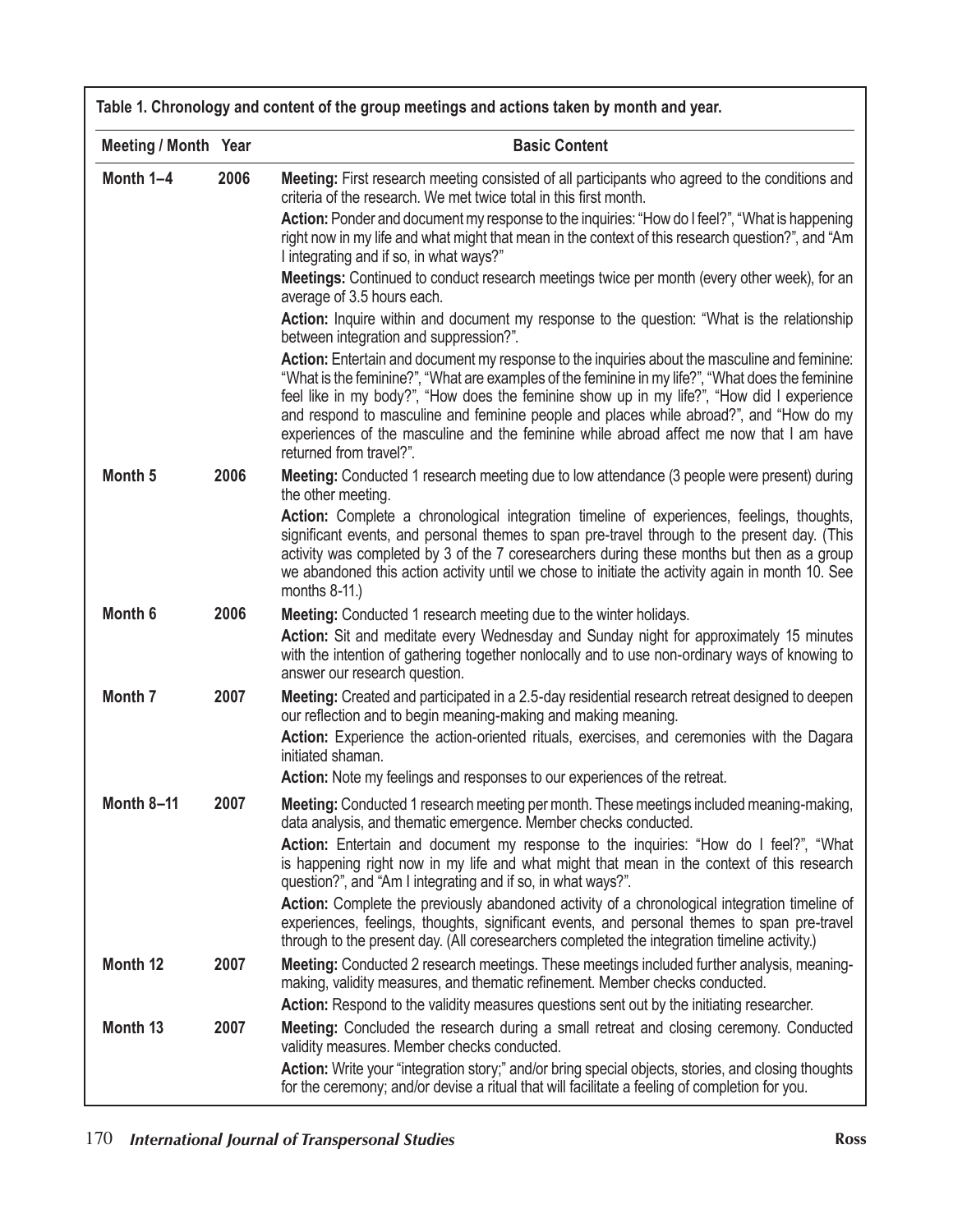discoveries that emerged during reflective discourse. This mini-round of reflection-action-reflection also fostered continuous grounding of the knowledge into lived experience and mitigated any tendencies for abstraction.

**Emergent Data Types and Data Generation Activities.** In CI research, coresearchers codetermine activities that will generate relevant dynamic lived experiences through which data emerge. Data generation and analysis can occur throughout the research and thus the two are not distinct procedures. Furthermore, data gathering and data analysis can also use the same strategiestoward their respective ends: producing data and producing outcomes.

The primary data in a CI is lived experience which is embodied and tacit; not yet made into form through expression (Heron, 1996). Through the course of our study (Ross, 2008, 2017), the CG selected to gather primary data using storytelling, drawing, meditation, walks in nature, discourse, three types of reflection, ceremony with a spiritual leader, esoteric cards, ritual, and sharing our dreams. In order to practice the full range of attentiveness, I provided the CG a reference page describing each type of reflection.

Secondary data is information retrospective of the lived experience (Heron, 1996) and is categorized as *presentational illustrations* and/or narratives (Bray et al., 2000). In Ross (2008, 2017), presentational illustrationscaptured experiential, nonlinear, nonverbal data through images and experiences that we later translated into propositional knowledge through critical discourse. These took the form of expressive art (music, movement, drawing, ritual, experiential exercises, etc.) or schematics (conceptual drawings or concept maps) that we documented by photographing. Narratives constitute written documentation of coresearchers' thoughts and feelings, some of which might have been spoken communications. We captured this data in various ways, including journals, meeting notes, transcribed audiotaped dialogue, and online dialogue entries and a sizable homework project we called "My Integration Timeline" (a month-bymonth, detailed account of the events, feelings, and themes experienced prior to transformative travel to present) that each coresearcher completed.

**Validity Measures During Data Collection.** The idea of validity in research originates in a positivist paradigm, meaning that it stems from an ontology asserting that there is an absolute truth we can know and that the pursuit of objectivity is central. Validity in a participatory paradigm might involve discourse that asks, "Are we in any way deceiving ourselves in our claims and in our practice?" (Reason, 1988, p. 37). This research (Ross, 2008, 2017) implemented nine validity measures originating from Heron (1996), Heron and Reason (2002), Merriam (2002), and other authors (Paxton, 2002; Rosenwasser, 2005; Sartor, 1998; Van Stralen-Cooper, 2003) who have completed CI research. Most of the nine measures are specific to CI design and pertain to explicit ways in which the CG can conduct themselves and make choices in ways that improve the strength of the results.

The CG (Ross, 2008, 2017) integrated the following six validity measures into the design and process:

1. Paying attention to the number of inquiry cycles so they are enough to confidently answer the question;

2. Balancing action and reflection (and reflecting about the process;

3. Using both *divergent focus* (subgroups or individuals working on differing topics concurrently) and *convergent focus* (the entire group working on the same topic);

4. Implementing descriptive, evaluative, explanation, and application/practical reflection types;

5. Establishing criteria and processes that define group effectiveness; and

6. Balancing chaos and order.

The remaining three validity measures are discussed within the context of the formal data analysis.Implementing a CI requires continuous analysis and evaluation as coresearchers generate data, in order to ground the data in lived experience, determine adherence to validity measures, monitor pacing, and determine goal achievement. Still, at some point, formal data analysis is necessary. Formal data analysis involves repeatedly examining and scrutinizing all data from many perspectives and differ-

# **Cooperative Inquiry Design** *International Journal of Transpersonal Studies* 171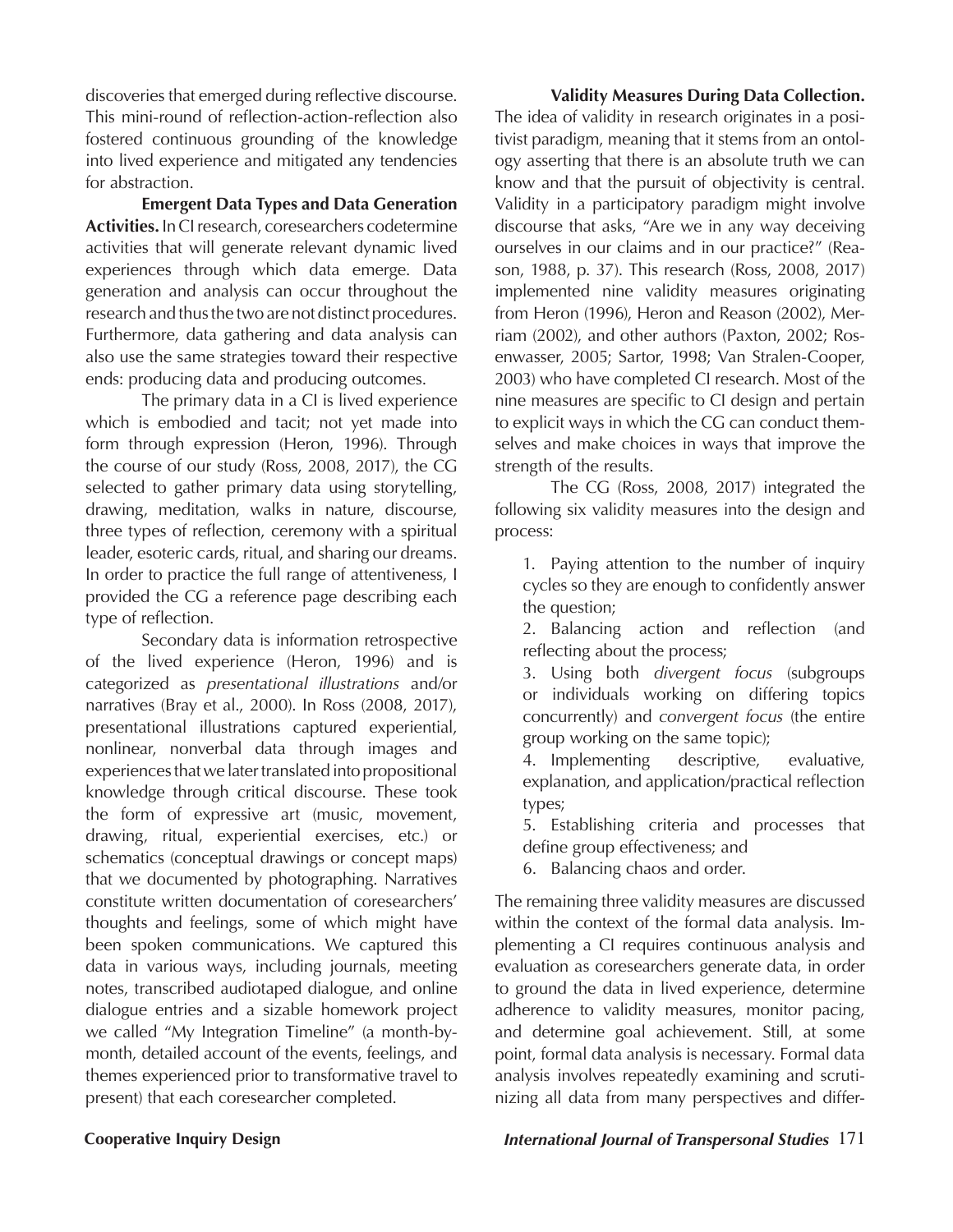ent configurations; key here is attempting to glean meaning and gain reflective aspects of the essence of the phenomenon by virtue of having intimately, scrupulously, and collaboratively examined lived experiences of it.

This part of the process began for our research (Ross, 2008, 2017) during the seventh month of the project. Our CG decided that to best launch formal data analysis, we wanted to become immersed in the data for an extended period. We deduced that not even a day-long meeting would be sufficient time for us to become immersed deeply enough to make substantial and meaningful progress. We cocreated a residential retreat where we ate, slept, and worked at a coresearchers vacation home secluded in nature for two and a half days. During the retreat we grounded and referenced prior experiences by generating presentational knowledge through creative expression and conceptual knowledge through propositional processes of cognitive analysis and synthesis (Heron, 1996). Upon the retreat's end, the data comprised (a) the large meaning-making schemas (i.e., presentational knowledge via drawings, symbols, and diagrams) produced from the retreat, (b) the transcribed group meetings, and (c) our research journal narratives.

For a period of four months, we completed hermeneutic cycles of analysis wherein, due to the fact that our study was also my dissertation (Ross, 2008), I served as a feedback loop to our group analysis. Meaning, I further analyzed and synthesized our findings at home, and then brought the results back to the CG for scrutiny and refinement. During these cycles, I would first share my procedures and then

the findings. The group checked the resulting themes against our collective experiences in order to ground and confirm the outcomes in experiential knowing. We refined the themes through validation measures such as *gaining multiple perspectives on mutual experiences, grounding themes in lived experiences, imaginative variation, challenging uncritical subjectivity and uncritical group intersubjectivity, and playing devil's advocate* (see Heron, 1996). We also evaluated the proposed research outcomes in embodied ways such as intentionally sitting in silence while viewing the themes, while tending to bodily sensations and *tacit knowing* that founds and precedes intuition (Moustakas, 1990). During group analysis, we thoroughly examined all emergent outcomes and edited, refined, and deleted material until we reached consensus(Bray et al., 2000; Heron, 1996; Sartor, 1998). With each iteration, I then incorporated the suppositions from the group and returned to the data for further refinement.

In Ross (2008, 2017), by the fifth month of data analysis (month 12 of the research process), the data themes and a pattern of experience were reasonably refined, so as suggested by Reason (1994a), we implemented the validity procedures discussed in the section below. Table 2 shows an overview of the data analysis and validity measures by month.

The effectiveness of validity procedures in this context refers to the degree that the research answers the inquiry question and the soundness of the methodological procedures and the practices employed. Below I review the ways in which our CG (Ross, 2008, 2017) implemented the following three

| Meeting(s)        | <b>Major Activities of Analysis and Validation</b>                                                                                                                |  |  |
|-------------------|-------------------------------------------------------------------------------------------------------------------------------------------------------------------|--|--|
| Month 7           | 3-day retreat. Review of journals, ceremonial ritual, self-analysis, projection of journal content to visual<br>schematics, meaning making, making sense of data. |  |  |
| <b>Month 8-11</b> | Conducted 1 research meeting per month. These meetings included meaning-making, data analysis, and<br>thematic emergence. Member checks conducted.                |  |  |
| Month 12          | Conducted 2 research meetings. These meetings included further analysis, meaning-making, validity<br>measures, and thematic refinement. Member checks conducted.  |  |  |
| Month 13          | Concluded the research during a small retreat and closing ceremony. Conducted validity measures.<br>Member checks conducted.                                      |  |  |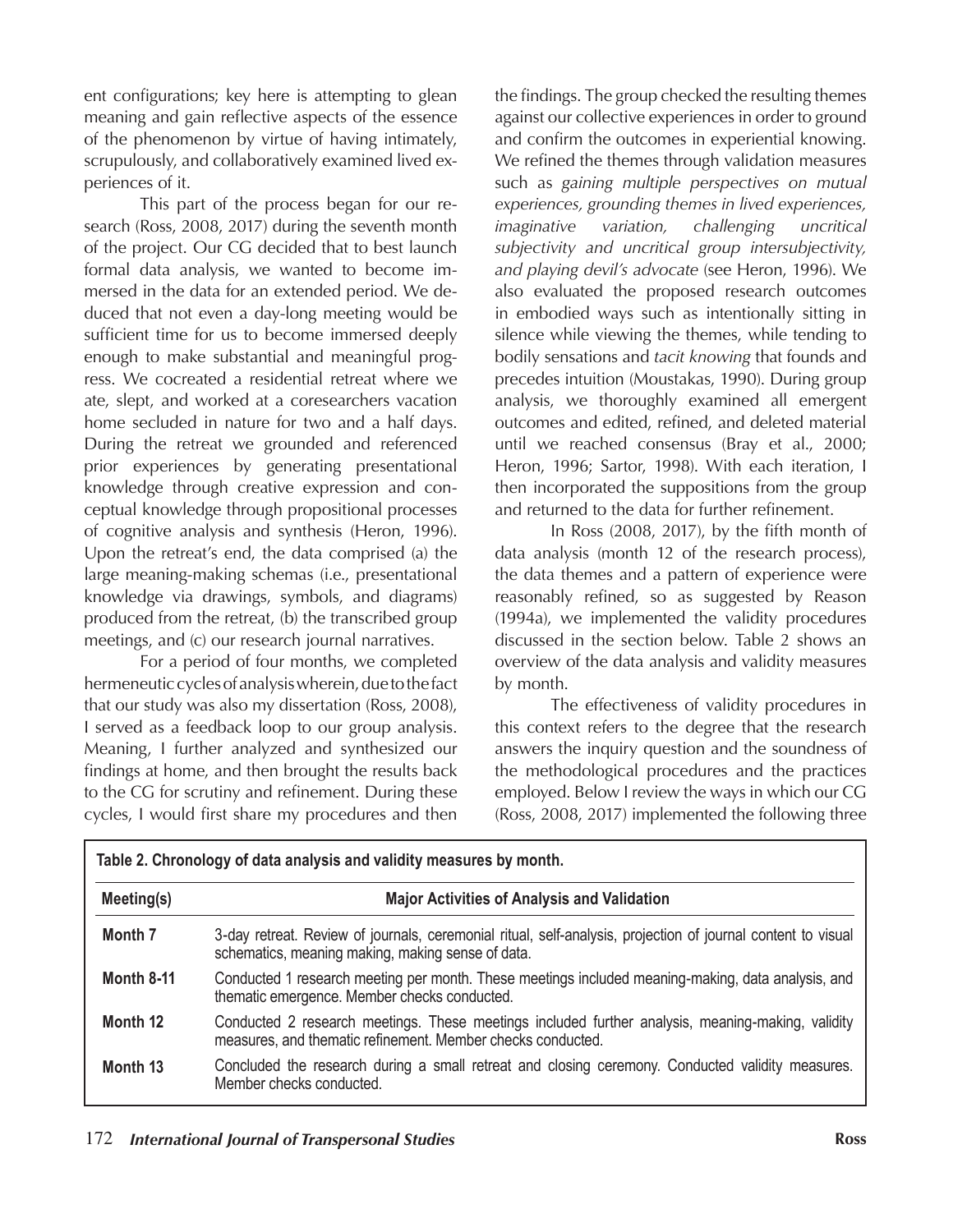measures: (a) challenging uncritical subjectivity and uncritical group intersubjectivity; (b) triangulating perspectives by gaining multiple viewpoints on experiences among researchers throughout data collection and data analysis (i.e., *member checks*); and (c) seeking the degree of usefulness reported by others.

*Validity Measure: Challenging Uncritical Subjectivity and Uncritical Group Intersubjectivity.*A CI involves ongoing efforts to produce trustworthy outcomes by questioning the psychological and ontological sources of thoughts, intent that precedes verbalizations, and underlying assumptions about ideas, both for one's self and others. This inquiry group (Ross, 2008, 2017) applied, to the best of our ability, suggestions that each CI group take concerted time to make consensual decisions regarding the inquiry soundness (Heron, 1996; Reason, 1994b; Rowan, 1981, 2001) to include decisions about owning group leadership (i.e., collective leadership, group ownership of ideas); committing to facilitation of group dynamics; challenging uncritical subjectivity (i.e., honest questioning, falsification; Heron, 1988); confronting internal barriers to authentic collaboration (i.e., internal defensiveness; Heron, 1988); managing unaware projections; and sustaining authentic collaboration.

We reported the ways in which we felt we met and did not meet these measures of validity (Ross, 2008, 2017). For example, as individuals and groups, we can become emotionally attached to ideas, get enmeshed in a projection of reality, or even falsify information. Techniques we took to stave uncritical inter/subjectivity included being open to the potential for ideas to which one is initially resistant and playing devil's advocate, seeking out doubts both individually and formally as a group (Heron, 1996). Additionally, we developed capacities of critical inter/subjectivity by asking questions that reveal underlying assumptions, that invite exploration from different perspectives or address contextual conditions, each of which might create openings and provoke more questions.

*Member Checks.* Another way to address validity is by implementing member checks. For our CI (Ross, 2008, 2017), I define member checks as activities conducted simultaneously by two or more

coresearchers, who maintain ongoing conferring consultation in order to come to conclusions that best reflect the voices and all diverse experiences of all the coresearchers. During data generation, coresarchers conduct ongoing and fully participatory analysis where the group scrutinizes, revises, edits, changes, and challenges one another and the data in order to continuously ground all presentational and propositional outcomes in lived experience. This means for example, asking one another and one's self, "What is an example of that?" or "When/ how did this happen to you?" A strength of CI is that data is analyzed not only continuously by a group through critical dialogue and reflection together, but also as an activity that asks individuals to view information from multiple perspectives. For our research, we completed member checks of this rigor throughout the six month data generation period and during formal data analysis activities.

In an effort to make absolutely sure we were not misinterpreting or misrepresenting the data (Ross, 2008, 2017), I prepared a member check sheet of questions based on validity measures (Heron, 1996), intended to (a) gather reflective responses about the coresearchers' experiences of "the research process" itself, and (b) gain CG analysis of my interpretations of our integration timeline activity content. I wanted to implement a final opportunity to ask a key validity question again, "Have we, in any way, fooled ourselves?" I gave each coresearcher differently colored highlighters, showed them my color-coding system, and asked them to review and edit my analysis for accuracy as a member check. They examined my writing, made corrections, and added data they felt were missing or incomplete. We spent about one hour completing this exercise. After the meeting, I took this written information and used it to further analyze, refine, and alter the identified pattern. A CI is ideally finished "when there is a new congruence between the four kinds of knowing" (Heron & Reason, 1995, p. 128). We felt confident at the end of the meeting that the pattern and meta-theme results demonstrated the data reached saturation and our research endeavor was complete.

*Degree of Usefulness Reported by Others.*  We can also measure outcome validity by ascertain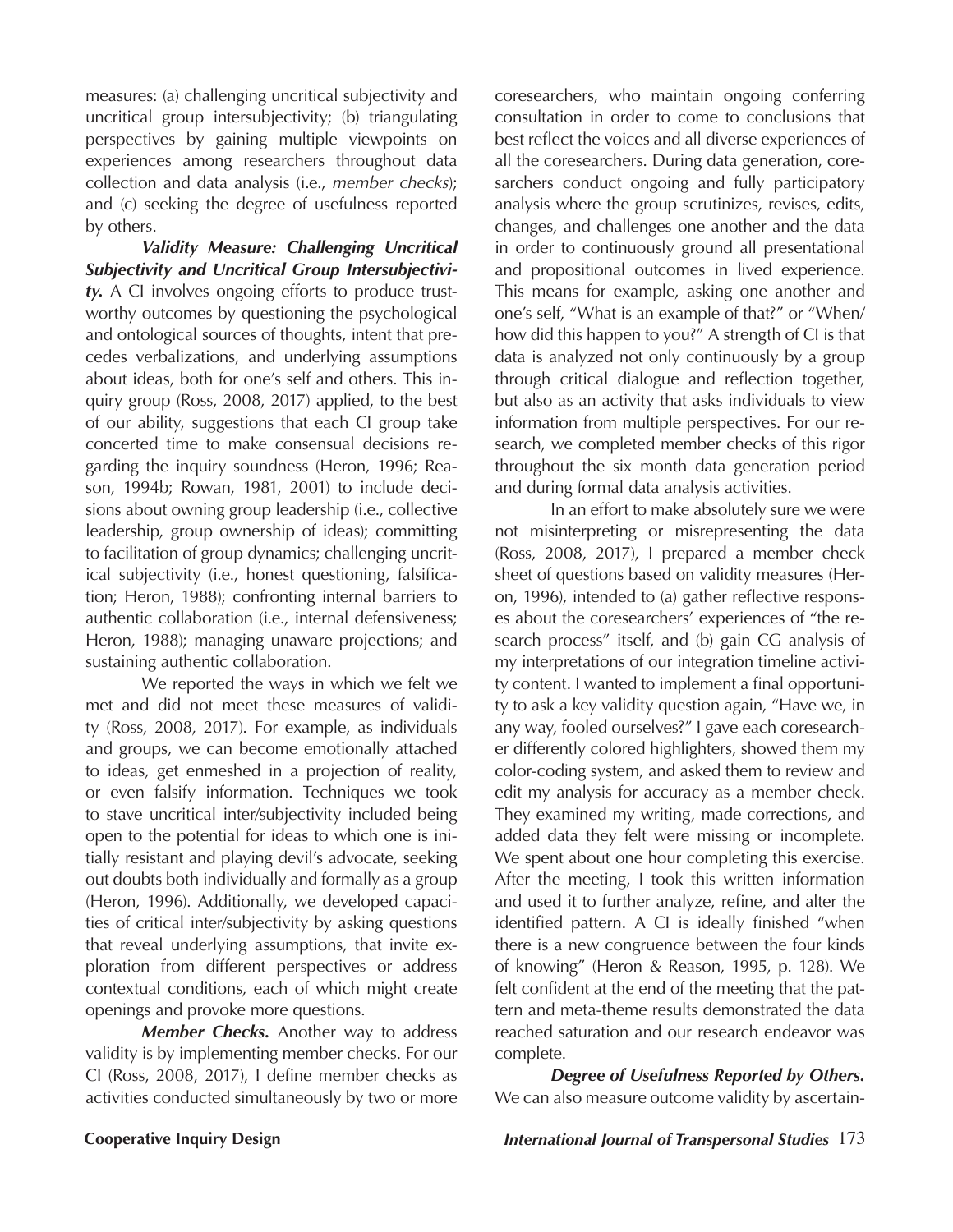ing the usefulness of the outcomes to others external to the study (Sartor, 1998). This validity measure became particularly salient when we were nearing the end of the research process in Ross (2008, 2017). In particular, we solicited responses from past study abroad participants who did not choose to be coresearchers, but who were interested in contributing. We showed them the outcomes of the research to a few interested people who showed interest and asked them to respond to the results. One woman happened to be experiencing feelings of depression when we approached her to review the data. She was so elated to have many of her own dark processes revealed to her, that she subsequently spent hours reviewing her study abroad journal and her writings over the past nearly three years since return. She learned about the integration timeline activity that we had created and decided to make one of her own post-travel life experiences. She spent eight hours reading, reflecting, and creating her integration timeline. She even hoped we would invite her into the research. A different study abroad participant shouted after hearing the results, because she was elated to hear the accuracy to which the research gave her terms to communicate her experiences and understanding that normalized her confusing circumstances.

We gained serendipitous feedback about the degree to which our outcomes in Ross (2008, 2017) were congruent and resonant of others' lived experience. One instance that stands out pertains to a friend who is a psychotherapist who happened to be fraught after having had a life-changing close encounter when a whale rose from deep below where she and her husband were swimming and they found themselves only a few feet away from its giant gazing eye. The encounter caused both her and her husband to move to Hawaii, where the event occurred. Oddly, she spent two years struggling emotionally after the move to Hawaii. I felt moved to tell her about the outcomes of our research about integrating transformation (see Ross, 2008, Results section). As I spoke, tears streamed down her face out of sheer validation and witnessing. She explained that after two years of confusion, pain, isolation, struggle, and even professional therapy, she finally felt she had words, structure, and meaning to

describe her intense process. When she heard the pattern, she said that her experiences became real.

A colleague and fellow graduate student read our findings (Ross, 2008) and reported that her previous travel abroad experiences were transformative for her. After reading the findings thoroughly, she reported: "There is nothing that has been written that I have not experienced." She elaborated, saying, "I even tried to examine my own experience in such a way as to question that perhaps, the research had left something out," (personal communication, August 13, 2007) but her search yielded no avail. She submitted that indeed, the findings of this research reflected her lived experience of integrating transformation.

During our final research meeting for Ross (2008, 2017), we confirmed the findings as constituting knowledge grounded in all four aspects of Heron's extended epistemology. A CI is successful when practical, presentational, propositional, and experiential knowledge become grounded in each other (Heron, 1996). We were pleased that the outcomes precisely and concisely reflected our lived experience as individuals and as a group, of integrating transformation post-study abroad.

# **A Focused Discussion of Study Results**

It is outside the scope of this paper to discuss the outcomes of Ross (2008) in detail. Different papers (Ross, 2008, 2017, 2019c) deliver a thorough account of the findings through rich descriptions and quotations, narratives of the process, and implications to theory and practice.

The results in Ross (2008, 2017) indicate that integrating a life-changing, transformative travel experience is possible and reports a process comprised of 10 phases (see Figure 2). The data revealed that the phases may overlap but are not revisited in one cycle of integration, and that the capacities individuals develop along the way are cumulative. One unexpected finding identifies how integration causes transformation to be consummated. Results identify a figure-8 pattern comprised of thirteen phases that combines the transformative cycle (i.e., Campbell's hero's journey) and the phases of integration (Figure 3) to form a complete transformation.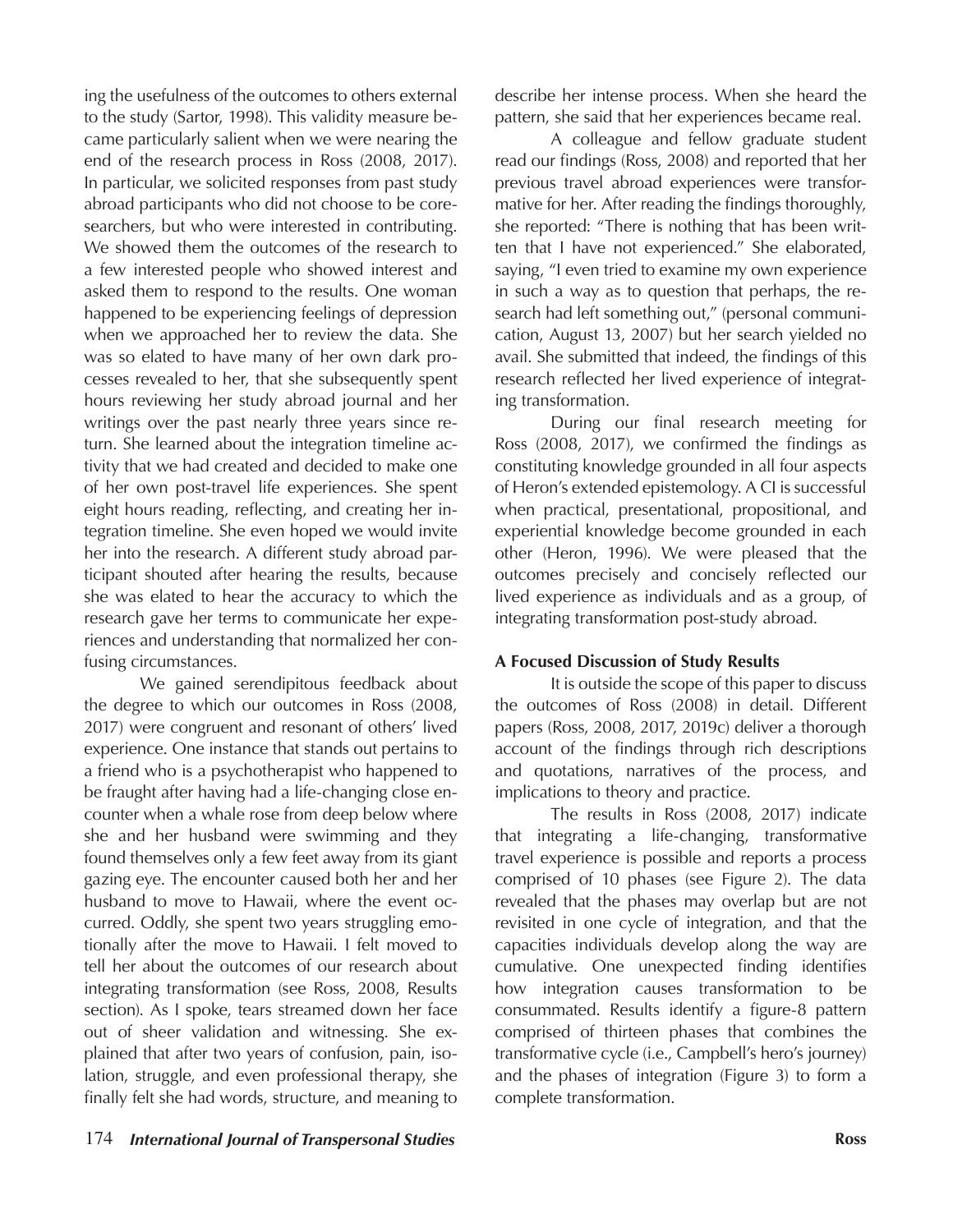

The figure-8 shape of a wholly realized transformation illustrates the findings that suggest transformation involves an ascent into a life-changing peak or trauma wherein the individual conceives a potential new self, and a descent into the self through the experiences culminating in death of the outdated self, which account for the integration of transformative experience or transformation integration.

To bring this presentational image to life, I outline key quotations from Ross (2008) that include each member of the CG, and that are indicative of each phase of transformation and integration (Table 3).

The thirteen phases described in Ross (2008, 2017) identify that integrating the catalytic experience requires recognizing, accepting, healing, and integrating shunned or wounded aspects of the self, the deepest of which are aspects of one's inner masculine or feminine. This conceptualization aligns with the Jungian approach to individuation, wholeness, and sacred marriage, hieros gamos (Jung, 1988, p. 533), which are processes of integration that culminate in the union of one's masculine and feminine. Other theories

present aspects of transformation processes (Boyd & Myers, 1988; Fosha & Osiason, 1996; Mezirow, 1978; Wilber, 1980/1996; 1999), but do not make precise distinctions with regard to the movement and interconnection between transformation and integration. The figure-8 finding gives shape, symbol, detail, and movement to Wilber's (1999) conclusion that "What is required . . . is an integration of Ascent and Descent, Eros and Agape, Wisdom and Compassion, Evolution and Involution" (para. 27), and contributes a feminine complement to Campbell's monomyth (1968) that is predominantly masculine and lacks processes to integrate of the psychospiritual peak or boon (Ross, 2019c).

## **Call to Use CI**

This paper is a call to recognize participatory approaches as a methodological, epistemological, democratic, ecological, and spiritual imperative in a postmodern context (Denzin & Lincoln, 2018) because their mere use challenges existing hegemonic social and psychological structures. Participatory methods, and CI in particular, extend our understanding of the scientific process to include research that aims, first and foremost, to transform,

### **Cooperative Inquiry Design** *International Journal of Transpersonal Studies* 175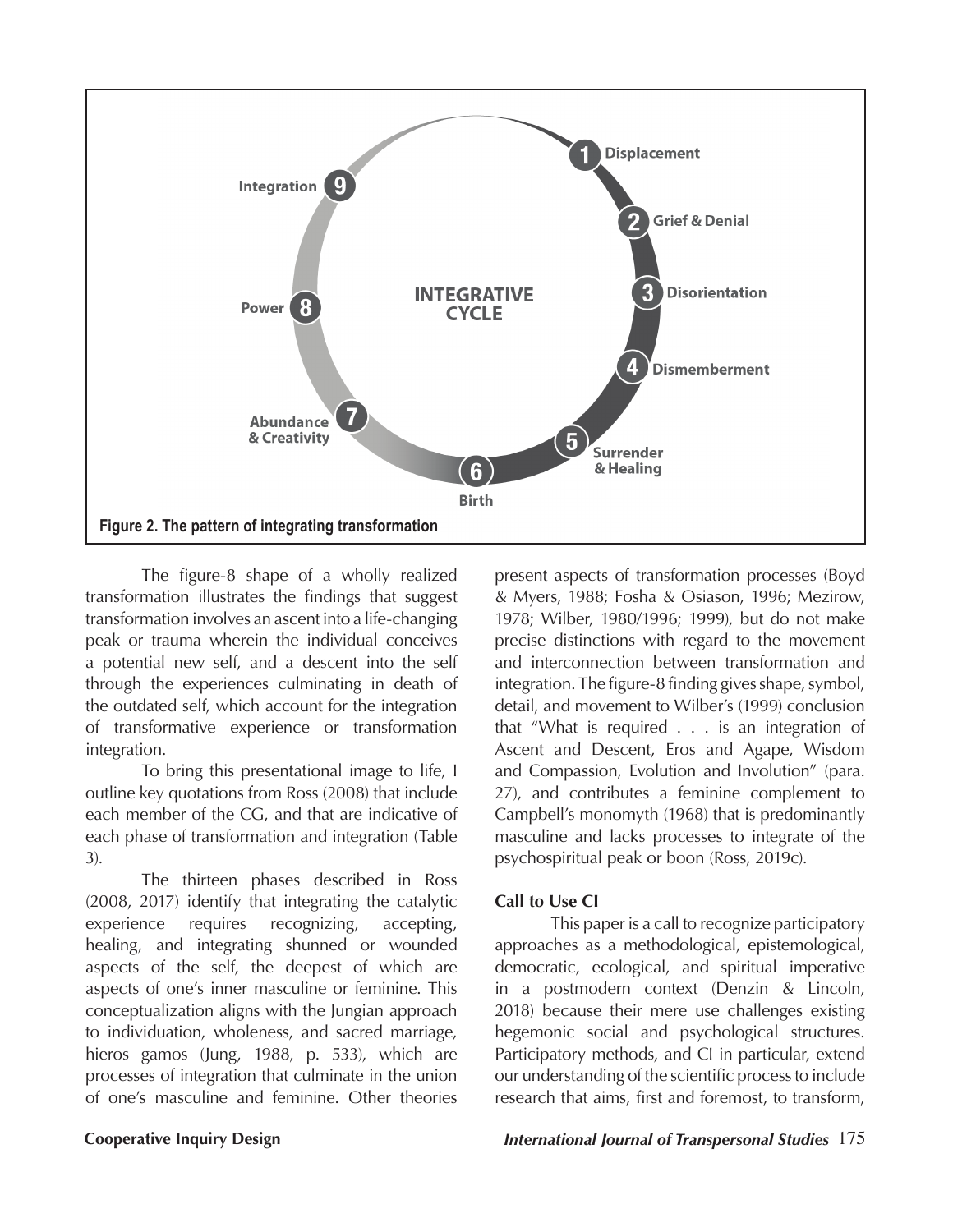

mend, and heal, and secondarily, to produce new knowledge. This radical shift in priority places relationships, which includes the researcher, as the principal mechanism through which information is discovered, while it democratizes scientific processes, and produces knowledge liberated from colonization and prevailing cultural norms that marginalize, harm, and even destroy people.

CIs in particular are poised to facilitate advances in both transpersonal theory and

practice because the methods support transpersonal ontologies and epistemologies. Coresearchers can, for example, transparently conduct research that engages transcendent realms as an important or central source of information. Data generation and analysis activities that involve spirituality and multiple ways of knowing such as meditation, mindfulness, ritual, ceremony, prayer and esotericism are celebrated. The research process can be designed and experienced as ceremony or sacred where transcendental realms play vital or in some ontologies, even a participatory role (Wilson, 2008).

One indicator that CI approaches (and similar participatory methods) are gaining wider recognition as a "viable methodology" (Mardis & Everhart, 2013, p. 164) is its use in domains of study that typically rely heavily on positivist approaches. It is promising, for example, that CI research such as that of Ingram and colleagues (2017) was recently published in a top-rated journal of tourism research (representing the largest service sector

industry in the world economy, with approximately 120 scholarly journals; Gursoy & Sandstrom, 2014). Although scholars who are strongly aligned with a participatory paradigm might at first find use of CI within a positivist paradigm problematic if not impossible, I argue that we as scholars exercise the CI strategy of remaining open and curious about perceived differences. Future studies might consider adopting the innovative hybrid strategies of validity and reliability (triangulation in this case) of Ingren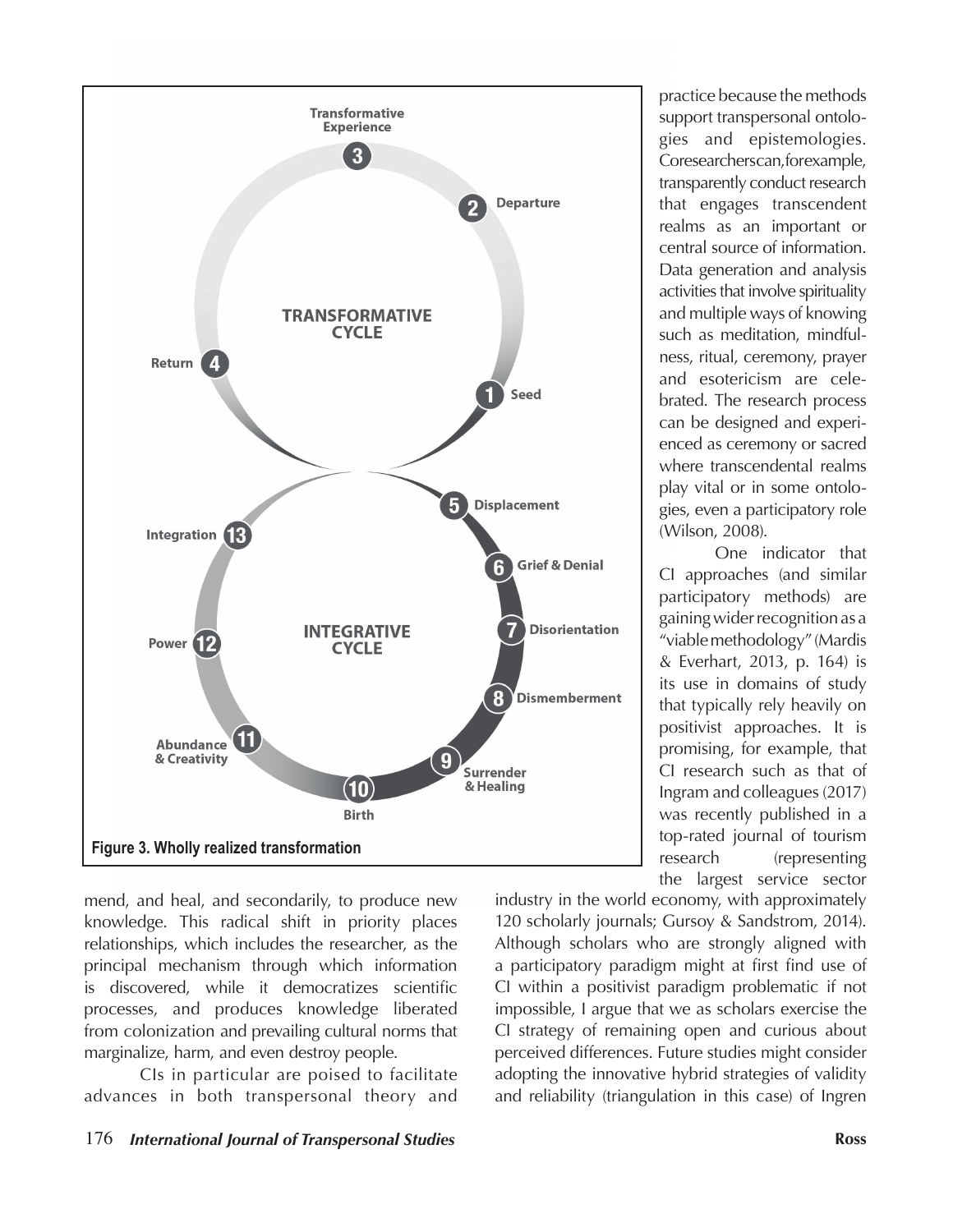|                        | Table 3. Quotations representative of each phase of a complete transformation (Part 1, Phases 1–10). |                                                                                                                                                                                                                                                                                                                                                                                                                                                                                                                        |  |  |
|------------------------|------------------------------------------------------------------------------------------------------|------------------------------------------------------------------------------------------------------------------------------------------------------------------------------------------------------------------------------------------------------------------------------------------------------------------------------------------------------------------------------------------------------------------------------------------------------------------------------------------------------------------------|--|--|
| <b>Phase and Title</b> |                                                                                                      | <b>Participant Quotes</b>                                                                                                                                                                                                                                                                                                                                                                                                                                                                                              |  |  |
|                        |                                                                                                      | Transformative upper circle – experiences of the 'hero's journey'                                                                                                                                                                                                                                                                                                                                                                                                                                                      |  |  |
| 1<br>2                 | <b>Seed</b><br><b>Departure</b>                                                                      | "I went to Peru in hopes of letting go of some things I was holding onto that weren't serving me."<br>"Being able to be free and open, and probably the time that we did spend together so often just<br>sharing, or meditating, or writing in our journals—now that I think about it—is a big part of that<br>[transforming]."                                                                                                                                                                                        |  |  |
| 3                      | <b>Transformative</b><br><b>Catalyst</b>                                                             | "During that 2 1/2 weeks, I was alive, the most I've ever been. Most definitely. I can feel, just<br>being myself, enjoying nature, and all the people that I met."                                                                                                                                                                                                                                                                                                                                                    |  |  |
| 4                      | Return                                                                                               | "I know what happens to me when I return—it's like I don't want to be back, I do not want to<br>return."                                                                                                                                                                                                                                                                                                                                                                                                               |  |  |
|                        |                                                                                                      | Integrative lower circle – experiences post return                                                                                                                                                                                                                                                                                                                                                                                                                                                                     |  |  |
| 5                      | <b>Displacement</b>                                                                                  | "That's not who I am. And the person I am in Costa Rica. I like that person, and I feel like I can't<br>be that person here."                                                                                                                                                                                                                                                                                                                                                                                          |  |  |
| 6                      | <b>Denial and Grief</b>                                                                              | "[My sadness] wasn't even that I was missing my family, I was missing you guys [the travel<br>group]. That was weird to me."                                                                                                                                                                                                                                                                                                                                                                                           |  |  |
|                        |                                                                                                      | "You cannot go back to the person you were before. It's too late. Stuff happened to you whether<br>you know it or not. And you look the same and whether you are tanner, skinnier, or something<br>different but you basically look the same. That's the hard part. People see the same you, but<br>you're not the same. And you're in these same environments and now it becomes more painful<br>than ever."<br>"I kind of fell apart at that point because it was true [I lost my smile upon return from travel]. It |  |  |
| 7                      | <b>Disorientation</b>                                                                                | does feel like I left a part of me somewhere back in that experience."<br>"[Being back is] dis-settling becauseI'm in my old world, my old ways of being and doing are                                                                                                                                                                                                                                                                                                                                                 |  |  |
|                        |                                                                                                      | all around andthen what?"<br>"Funny thing is—is my family still treats me the same, but I feel more independent and so it's                                                                                                                                                                                                                                                                                                                                                                                            |  |  |
|                        |                                                                                                      | really hard on me. I can't justI can't just push them away because they're still holding on."                                                                                                                                                                                                                                                                                                                                                                                                                          |  |  |
| 8                      | <b>Dismemberment</b>                                                                                 | "If you asked me how I was, I couldn't even really tell you. I had nothing to say, I was blank. I went<br>to Frank [a therapist] and I couldn't say a thing-couldn't speak. I [thought], "I really don't know<br>how I feel." My voice was gone. Everything was gone."                                                                                                                                                                                                                                                 |  |  |
|                        |                                                                                                      | I'm leaving everything that I know right now I'm kind of freaking out because I don't know where<br>I'm going to go literally tonight. I have to go get my clothes, and I[am wondering]. "Where am<br>I gonna go?"                                                                                                                                                                                                                                                                                                     |  |  |
| 9                      | Surrender and<br><b>Healing</b>                                                                      | "I was stuck and numb and I had this grief but I couldn't even explain why it was there. I was in<br>this hole, in this dark place and then after I realized, not what was causing it, but kind of what<br>was causing it—where I was stuck—and got out of it."                                                                                                                                                                                                                                                        |  |  |
|                        |                                                                                                      | "I haven't been pushing them away [feelings], I've been feeling it [pain] and whenever something<br>reminds me of it [childhood abuse]—I just go with it and experience it and talk about it or write<br>about it—whatever I have to do to get it out. But it's weird because even with all that pain that's<br>there I've still haven't been this happy before which is really weird because I'm happy that<br>I'm actually dealing with it."                                                                         |  |  |
|                        | 10 Birth                                                                                             | "[I feel] the birthing of something that happened in Costa Rica [or Peru]," or "the person that was"<br>born there, has now finally come out."                                                                                                                                                                                                                                                                                                                                                                         |  |  |
|                        |                                                                                                      | "You are starting to practice that [speaking your creative analysis while at work every day<br>because the external [work environment] is kind of forcing it, and so you're starting to practice<br>speaking your ideas, the knowledge that's inside of you that you used to assume that everybody<br>[already] knew."                                                                                                                                                                                                 |  |  |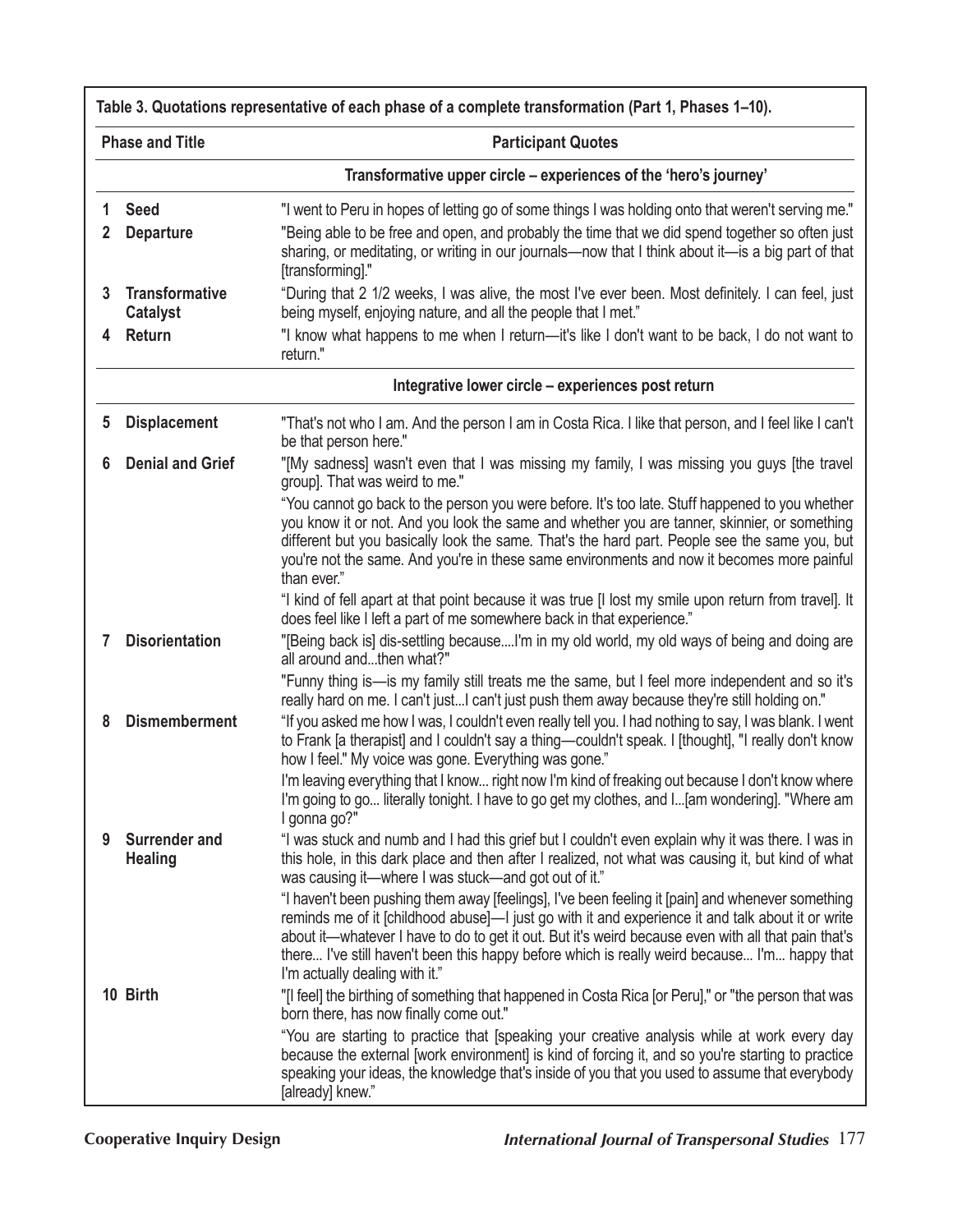| <b>Phase and Title</b>                | <b>Participant Quotes</b>                                                                                                                                                                                                                                                                                                                                                                                 |  |
|---------------------------------------|-----------------------------------------------------------------------------------------------------------------------------------------------------------------------------------------------------------------------------------------------------------------------------------------------------------------------------------------------------------------------------------------------------------|--|
| 11 Abundance and<br><b>Creativity</b> | "I feel good about myself, it's really weird, I feel good about myself and strong,"<br>"It was like—I was arriving."                                                                                                                                                                                                                                                                                      |  |
|                                       | One woman described herself as feeling like a "creative portal," not sure "how this was all<br>happening."                                                                                                                                                                                                                                                                                                |  |
|                                       | "While I wish I didn't have to do this [effort towards the creative action], I know I must," or "I know<br>I cannot do this any differently. I must move forward."                                                                                                                                                                                                                                        |  |
| 12 Power                              | "I don't talk to any of my old [less-healthy] friends they're gone."                                                                                                                                                                                                                                                                                                                                      |  |
|                                       | "I am finally capable and confident to face the [work] team on my own. I can even train people<br>on my own now."                                                                                                                                                                                                                                                                                         |  |
|                                       | l feel like I don't have to overextend myself to prove my worth and capacities. I feel supported for "<br>the first time in over nine years. I feel a sense of worthiness and deeper confidence like I have<br>grown up in some sort of way. Before this whole process began there was a child inside with<br>unmet needs and now that same child feels grown a bit unsteady still but definitely grown." |  |
| 13 Integration                        | "Now, I like to be alone. I am 'ok' with being alone—I can actually be alone. I realize now that I<br>can always go find people."                                                                                                                                                                                                                                                                         |  |
|                                       | "It was the first time in my life where everything was aligned at the same time. I knew it was rare.<br>I wanted to savor it while it lasted."                                                                                                                                                                                                                                                            |  |

and colleagues (2017) by translating salient aspects of positivist procedures and mobilizing them into a participatory context.

In an era of information surplus, there is a strong need for guiding wisdom or precious knowledge. I argue that one way to access sapience—understanding that elucidates previously enigmatic phenomenon—is by entering into spiritual and deeply embodied realms of CI. It is especially time that we—those who uphold an interrelated and spiritual ontology—heed the words of Patricia Maguire (2002), champion of participatory action research, who implored researchers who have newfound knowledge about CI to "move forward to risk a co-operative inquiry endeavor" (p. 269). Not all CIs will produce precious knowledge. And, I argue, if we dare to enter into the mystery and unknown together, in a process that engages spiritual realms and transpersonal ways of knowing, we may increase our odds.

The opening is now to participate in the centrality of a collaborative and extended epistemology that is reminiscent of and brings us full circle to the ways of old. If we dare to gather together in a circle, as our ancestors did, with the explicit intent of holistically responding to questions

vital to the advancement of our communities and ourselves, we create the opportunity to become "a vessel for the discovery of what may be unspeakable . . . or for bridging separations . . . birthing . . . never before thought of ideas" (Coghlan & Abraham, 2017, p. 126). It is time once again to gather in a community's circle and create the opportunity for collective wisdom to emerge. By engaging in collaborative inquiry together—by questioning, sharing, reflecting, learning, being vulnerable, and engaging the transcendent—we create conditions conducive for precious knowledgeto emerge and for individuals, communities, and ourselves to transform.

## **Notes**

1. The coresearcher group planned and organized the retreat together. The costs for the retreat and all coresearcher gatherings were democratically shared.

# **References**

Bray, J. N., Lee, J., Smith, L. L., & Yorks, L. (2000). *Collaborative inquiry in practice: Action, reflection, and making meaning*. SAGE.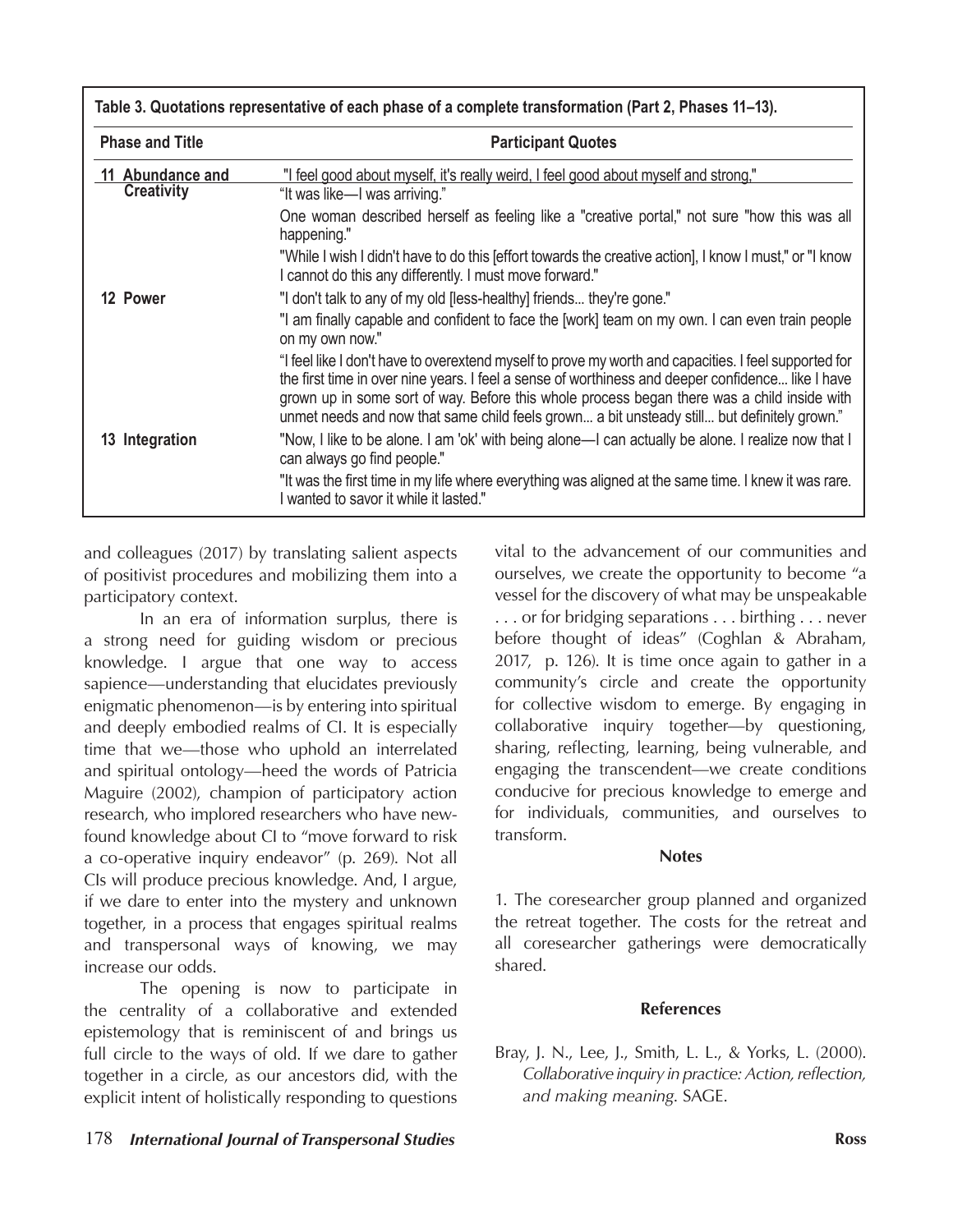- Boyd, R. D., & Myers, J. G. (1988). Transformative education. *International Journal of Lifelong Education*, *7*, 261–284. https://doi.org/10.1080/02 60137880070403
- Campbell, J. (1968). *The hero with a thousand faces*  (2nd ed.). Princeton University Press.
- Coghlan, D., & Abraham, B. (2017). Inquiring in the present tense: The dynamic mechanism of action research. *Journal of Change Management*, *17*(2), 121– 137. https://doi.org/10.1080/14697017.2017.1301045
- Cushing, P. J. (1999). Translating transformation into something real. *Pathways: The Ontario Journal of Outdoor Education*, *12*(1), 26–28.
- Denzin, N. K., & Lincoln, Y. S. (Eds). (2018). *Handbook of qualitative research* (5th ed.). SAGE.
- Dwyer, M. M. (2005). More is better: The impact of study abroad program duration. *Frontiers Journal*, *10*, 151–164. https://doi.org/10.36366/ frontiers.v10i1.139
- Fals Borda, O. (2002). Participatory (action) research in social theory: Origins and challenges. In P. Reason & H. Bradbury (Eds.), *Handbook of action research: Participative inquiry and practice* (pp. 27–37). SAGE.
- Fosha, D. (2000). Meta-therapeutic processes and the affects of transformation: Affirmation and the healing affects. *Journal of Psychotherapy Integration*, *10*, 71–97. https://doi.org/10.1023/A: 1009422511959
- Fosha, D., & Osiason, J. (1996). *Affect, "truth" and videotapes: Accelerated experiential/dynamic therapy* [Paper presentation]. Division of Psychoanalysis (39) of the American Psychological Association Spring meeting, New York City, NY, United States.
- Freire, P. (1970). *Pedagogy of the oppressed* (D. Tweedie, Trans.). Continuum.
- Fusch, P. I., & Ness, L. R. (2015). Are we there yet? Data saturation in qualitative research. *Qualitative Report*, *20*(9), 1408–1416. https:// doi.org/10.46743/2160-3715/2015.2281
- Greenwood, D. J., & Levin, M. (1998). *Introduction to action research: Social research for social change*. SAGE.
- Gursoy, D., & Sandsrom, J. K. (2014). An updated ranking of hospitality and tourism journals. *Journal of Hospitality and Tourism Research*, *40*(1),3–18. https://doi.org/10.1177/1096348014538054
- Heron, J. (1981). Philosophical basis for a new paradigm. In P. Reason & J. Rowan (Eds.), *Human inquiry: A sourcebook of a new paradigm research* (pp. 19–36). Wiley.
- Heron, J. (1988). Validity in co-operative inquiry. In P. Reason (Ed.), *Human inquiry in action: Developments in new paradigm research* (pp. 40–59). SAGE.
- Heron, J. (1992). *Feeling and personhood: Psychology in another key*. SAGE.
- Heron, J. (1996). *Co-operative inquiry: Research into the human condition*. SAGE.
- Heron, J. (2001). *Helping the client: A creative, practical guide* (5th ed.). SAGE.
- Heron, J., & Reason, P. (1986). Research with people: The paradigm of co-operative experiential inquiry. *Person-Centered Review*, *4*(1), 456–476.
- Heron, J., & Reason, P. (1995). Co-operative inquiry. In J. Smith, R. Harre, & L. Van Langenhove (Eds.), *Rethinking methods in psychology* (pp. 122–142). SAGE. https://doi.org/10.4135/9781446221792.n9
- Heron, J., & Reason, P. (1997). A participatory inquiry paradigm. *Qualitative Inquiry*, *3*(3), 274–294. https://doi.org/10.1177/107780049700300302
- Heron, J., & Reason, P. (2002). The practice of cooperative inquiry: Research "with" rather than "on" people. In P. Reason & H. Bradbury (Eds.), *Handbook of action research: Participative inquiry and practice* (pp. 179–188). SAGE.
- Ingram, C., Caruana, R., & McCabe, S. (2017). Participative inquiry for tourist experience. *Annals of Tourism Research*, *65*, 13–24. https:// doi.org/10.1016/j.annals.2017.04.008
- Jung, C. G. (1988). *Jung's seminar on Nietzsche's Zarathustra: Notes of the seminar given in 1934–1939* (Vols. 1–2; J. L. Jarrett, Ed.). Princeton University Press.
- Kasl, E., & Yorks, L. (2010). "Whose inquiry is this anyway?" Money, power, reports, and collaborative inquiry. *Adult Education Quarterly*, *60*(4), 315–338. https://doi.org/10.1177/07417136 09347367
- Kemmis, S., & McTaggart, R. (2005). Participatory action research: Communicative action and the public sphere. In N. K. Denzin & Y. S. Lincoln (Eds.), *Handbook of qualitative research* (3rd ed.; pp. 559–603). SAGE.

# **Cooperative Inquiry Design** *International Journal of Transpersonal Studies* 179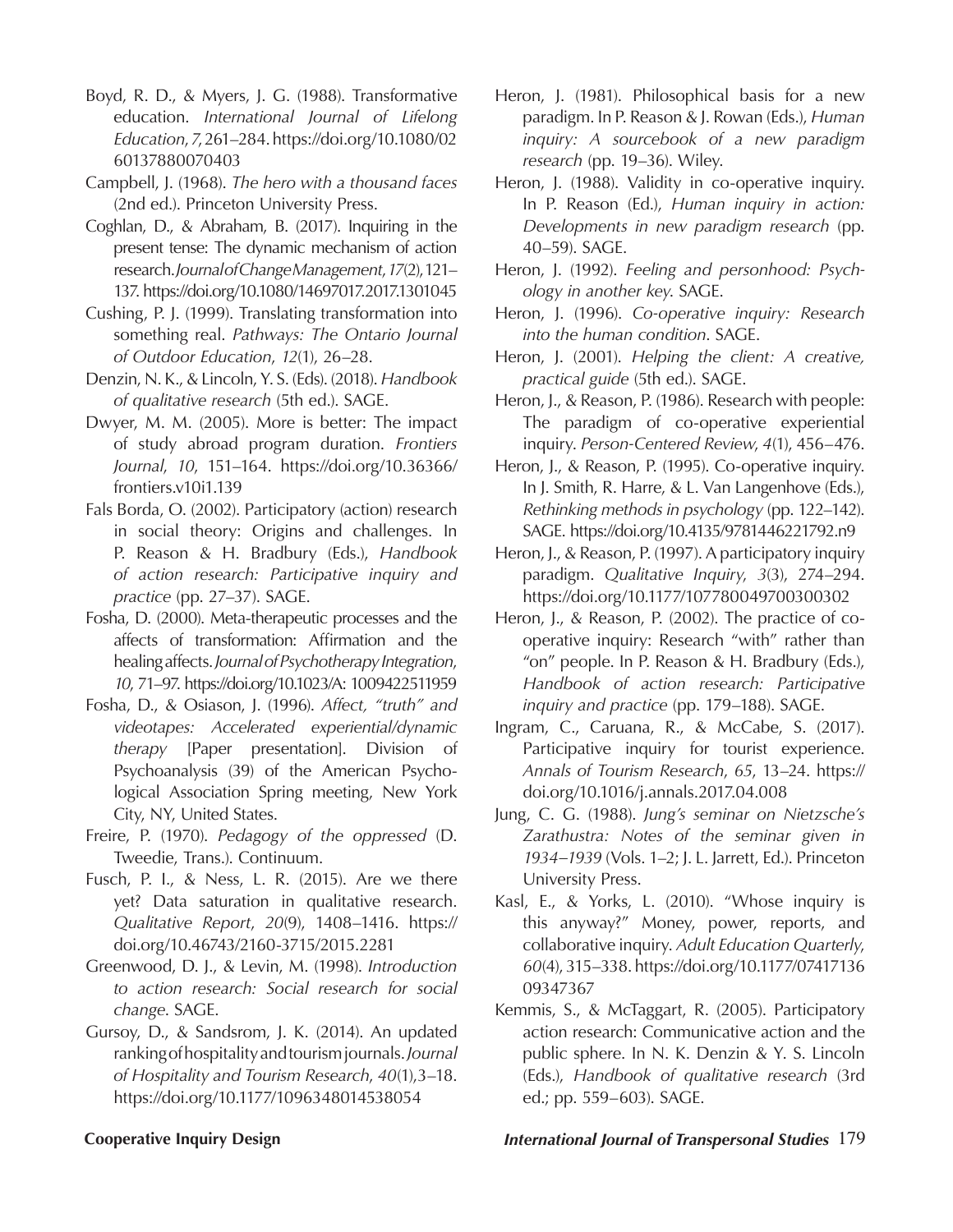Kornfield, J. (2001). *After the ecstasy, the laundry*. Bantam.

Magaña, S. (2017). *Caves of power: Ancient energy techniques for healing, rejuvenation and manifestation*. Hay House.

Maguire, P. (2002). Commentary: Reflections on co-operative inquiry in this historical moment. *Systemic Practice and Action Research*, *15*(3), 263–270. https://doi.org/10.1023/A:1016348610 237

Mardis, M. A., & Everhart, N. (2013). Stakeholders as researchers: CI and the leadership role of school librarians. *Qualitative and Quantitative Methods in Libraries*, *2*(2), 157–166.

Merriam, S. B. (2002). *Qualitative research in practice: Examples for discussion and analysis*. Jossey-Bass.

- Mezirow, J. (1978). Perspective transformation. *Adult Education*, *28*(2), 100–110. https://doi. org/10.1177/074171367802800202
- Mezirow, J. (1991). *Transformative dimensions of adult learning*. Jossey-Bass.
- Mezirow, J. (2000). *Learning as transformation: Critical perspectives on a theory in progress*. Jossey-Bass.
- Moustakas, C. (1990). *Heuristic research: Design, methodology and applications*. SAGE. https:// doi.org/10.4135/9781412995641
- Paterson, B., Thorne, S., Crawford, J., & Tarko, M. (1999). Living with diabetes as a transformational experience. *Qualitative Health Research*, *9*, 786–802. https://doi.org/10.1177/ 104973299129122289

Paxton, D. (2002). *Facilitating transformation of White consciousness among European-American people: A case study of a CI* (UMI No. 307896) [Doctoral dissertation]. Dissertation Abstracts International, *64*(1), 297.

Reason, P. (Ed.). (1988). *Human inquiry in action: Developments in new paradigm research*. SAGE.

Reason, P. (1993). Reflections on sacred experience and sacred science. *Journal of Management Inquiry*, *2*(3), 273–283. https://doi. org/10.1177/105649269323009

Reason, P. (1994a). Three approaches to participative inquiry. In N. K. Denzin & Y. S. Lincoln (Eds.), *Handbook of qualitative research* (pp. 324–339). SAGE.

Reason, P. (1998). Political, epistemological, ecological, and spiritual dimensions of participation. *Studies in Cultures, Organizations, and Societies*, *4*, 147–167. https://doi.org/10.1080/102 45289808523509

Reason, P. (2003). Co-operative inquiry. In J. Smith (Ed.), *Qualitative psychology: A practical guide to methods* (pp. 205–231). SAGE.

Reason, P., & Rowan, J. (Eds.). (1981). *Human inquiry: A sourcebook of new paradigm research*. Wiley.

Reason, P., & Torbert, W. R. (2001). The action turn toward a transformational social science. *Concepts and Transformations*, *6*(1), 1–37. https:// doi.org/10.1075/cat.6.1.02rea

- Rosenwasser, P. (2005). *Exploring, resisting, and healing from internalized Jewish oppression: Activist womens' CI* (UMI No. 3175041) [Doctoral dissertation]. *Dissertation Abstracts International*, *66*(5), 1975.
- Ross, S. L. (2008). *The integration of transformation: A CI among women after transformative travel*. (Publication No. 3306679) [Doctoral dissertation, California Institute of Integral Studies]. ProQuest Dissertations and Theses Global.

Ross, S. L. (2010, Summer). Transformative travel an enjoyable way to foster radical change. *ReVision*, *31*(3/4), 54–61. https://doi.org/10.4298/REVN.32.1.54-62

- Ross, S. L. (2017). The making of everyday heroes: Women's experiences of transformation and integration. *Journal of Humanistic Psychology*, 59(4), 499–521. https://doi.org/10.1177/00221678 17705773
- Ross, S. L., Hur, J., & Hoffman, J. (2019a). Temple stay as transformative travel: An experience of the Buddhist temple stay program in Korea. *Journal of Tourism Insight*, *9*(1). https://doi. org/10.9707/2328-0824.1090

Ross, S. L. (2019b). Who put the super in superhero? Transformation as a function of evolution. *Frontiers in Psychology*, *9*, 2514 https://doi. org/10.3389/fpsyg.2018.02514

Ross, S. L. (2019c). The integration of transformation: Extending Campbell's monomyth. *Heroism Science: An Interdisciplinary Journal*, *4*(2), article 7. https://doi.org/10.26736/hs.2019.02.07